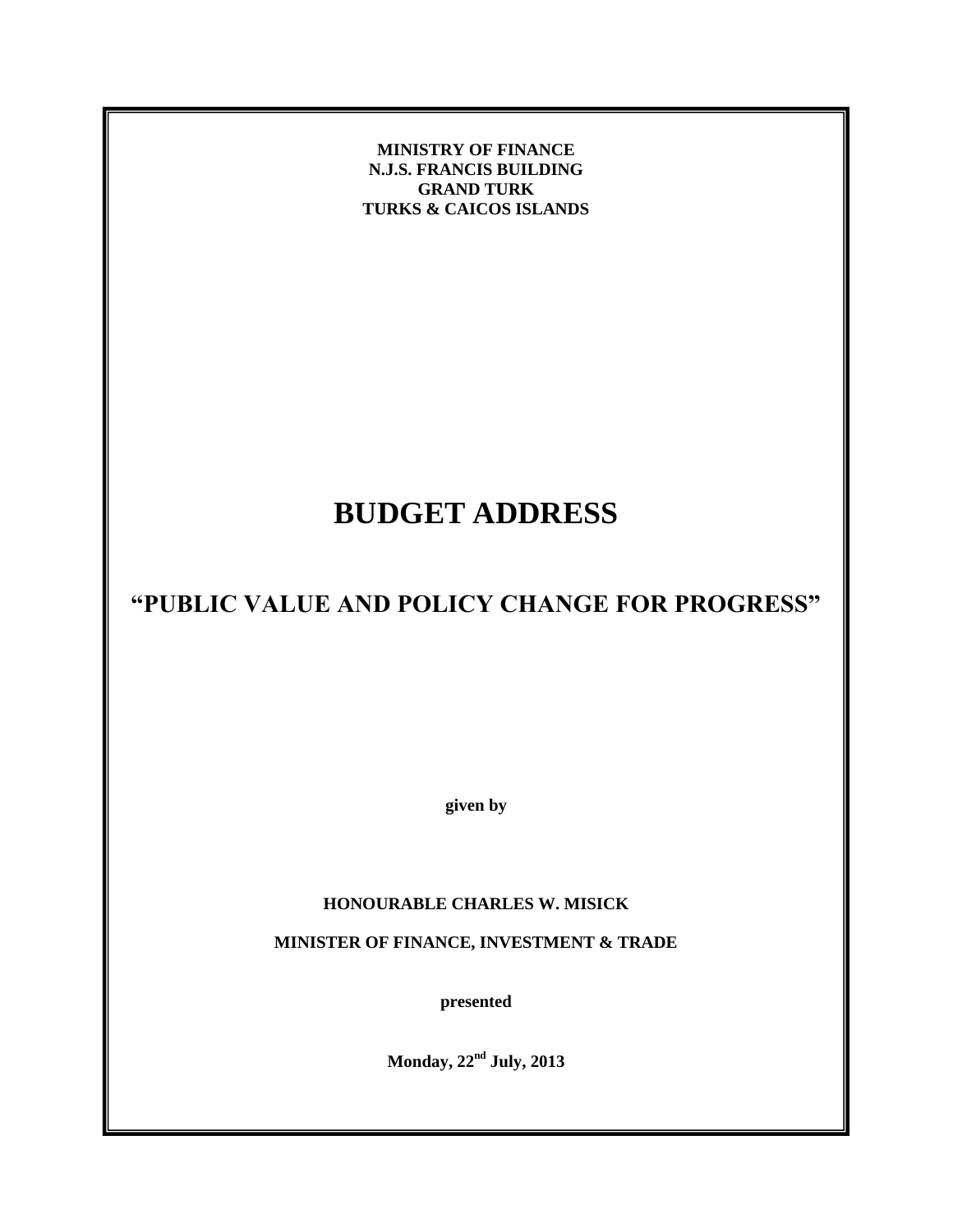

### **INTRODUCTION**

Mr Speaker, I rise to present the Budget for the year 2013-14 under the caption "*Public Values and Policy Change for Progress.*"

Mr Speaker, Public value has been described as the equivalent of shareholder value in private management. As the roles of the public, private and voluntary sectors shift in the current period of political, economic, ecological and social change, public value strategies and action may help with these complex challenges my Governments is now facing. As Leaders, we are called upon to make tough choices and crunch decisions resulting from finite resources and infinite demand.

Mr Speaker, policy is a plan or course of action, intended to influence and determine decisions, actions, and other matters. In order for the Turks and Caicos Islands (TCI) to maximise its potential, it is implementing a number of policy changes, which are outlined at various places in this presentation. They include Physical Development, Economic Development, Investment, Immigration, Tourism and others.

### **SUMMARY**

Mr. Speaker, Honourable colleagues, today is an important day in the struggle for financial autonomy. It is the first budget to be presented by an elected government in four years; it is heavily influenced by restrictions we are obliged to operate under because of world economic realities, and the conditions set by the current Public Financial Management Framework Document (PFMFD) agreed to by The UK Government and the Interim Administration. That document forms the basis for Her Majesty Government's (HMG's) debt guarantee. It is a constitutional requirement to produce and maintain such a document.The 2011 Constitution specifically accepts that that document is currently in effect. My government will review that document before the next financial year to decide whether it wishes to consult with the public in the formulation of a new document.

Mr. Speaker, the constitution also provides for the Minister of Finance to lay the budget before the House at least six weeks before the beginning of each financial year including revenue and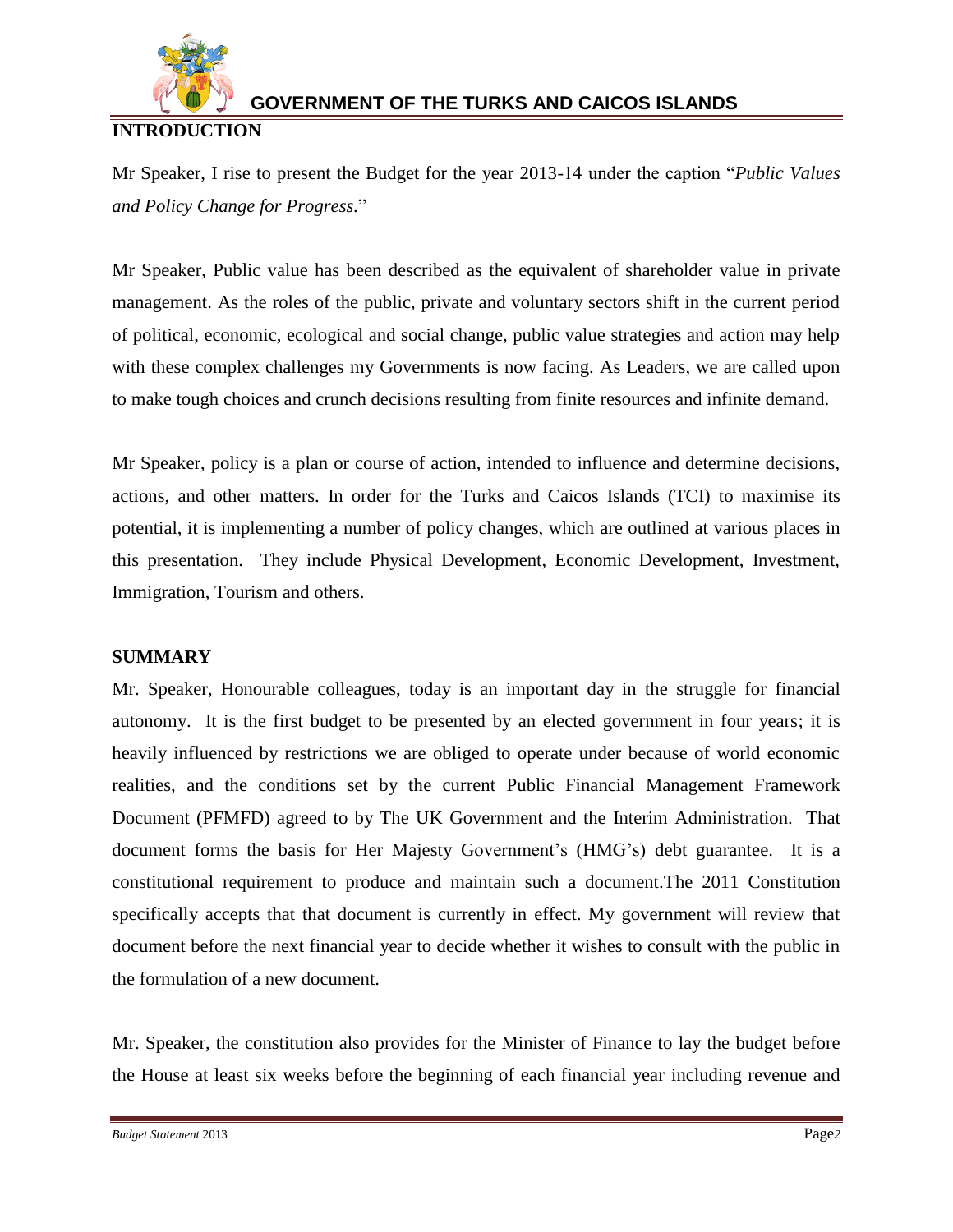

expenditure targets for the next three financial years, and an assessment of performance against the debt sustainability limits as set out in the Framework Document (FD). The reason for this provision is to give the appropriation committee the opportunity to scrutinise the estimates, and make recommendations in time to facilitate the passage of the Appropriation Bill before the beginning of the financial year in question.

Mr. Speaker, my Government has not been able to take the procedural steps needed to present the budget before the beginning of the current financial year for a number of reasons, not least among them was the fact that the final results of the November elections was not settled until March. Then there was the struggle to defeat the introduction of Value Added Tax (VAT). The decision by HMG not to have the Governor assent to the VAT legislation was not issued until April; following which,an extended period of negotiations with HMG over alternative taxation measures had to be addressed.This resulted in the approval of the Fiscal andStrategic Policy Statement(FSPS), and in turn the budget well passed the intended deadline.

However, Mr Speaker, the budget being presented today has gone through the rigorous process required by the Constitution, and the PFMFD. At this juncture, I wish to acknowledge with gratitude the collective efforts of my honourable colleagues, and the Turks and Caicos community in general in defeating the introduction of VAT. Mr Speaker, it speaks to what we can achieve when we focus on common interest, rather than special interest. It is in that spirit that I ask my colleagues to support the passage of this appropriation bill and to collaborate with my Government as we navigate the economic challenges of today's global economy.

Mr Speaker, the challenging global and regional conditions of which I speak continues to impact the TCI economy, and led to a significant shortfall in expected recurrent revenue last financial year. Mr Speaker,the sustainability of net surpluses is a good indication of a government's financial management, as it indicates the underlying balance between long-term government revenues and expenditure. As I pointed out to this House recently,TCI has an extensive history of structural (permanent) deficit.The results for the 2012/13 financial year validate the point. Without the non-recurrent revenue we would not have achieved the surplus we have.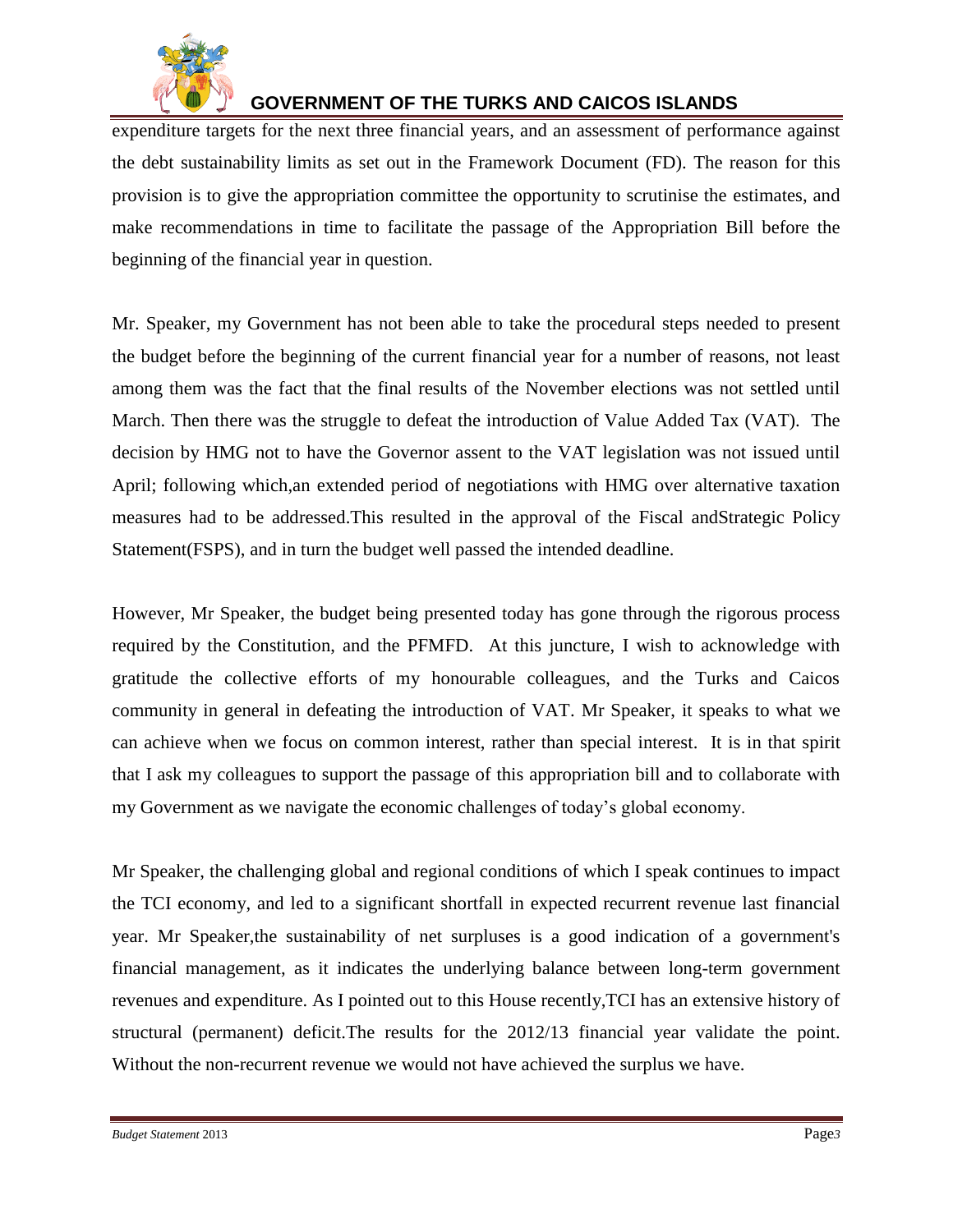

Although TCIG ended the year with a recurrent surplus of around \$24.8 million, this was achieved at the expense of massive reduction in budgeted expenditure, and consequently reduction in service delivery to the public. When combined with non-recurrent revenue of \$47.4 million and capital receipts of \$27.4 million TCIG ended the year with an operating surplus of just under \$55 million after paying civil recovery and SIPT costs of around \$14 million. Of the \$55 million, \$40 million was transferred to the Sinking Fund to pay down TCIG UK guaranteed debt in 2016 and \$13.8 million was used for debt servicing.

Mr. Speaker, we cannot depend on windfall revenue, and cannot continue to generate recurrent surplus by with-holding service from the public. We have to therefore implement strategies to sustain revenue growth, and move away from structural deficit budgeting. In that regard,we face a clear choice, radical cuts to the bone that would risk jobs, healthcare and our economy, or a responsible approach that safeguard the government resources, and stimulate economic growth.

Mr. Speaker, this budget takes the collective best interest of our communities at heart in prioritising the allocation of limited resources. It makes the choice to strengthen the public financial position without compromising healthcare, and education, and other social services. The commitment tothe generation of continued surpluses through better financial management, debt reduction, investment incentives, will enhance economic growth as the economy rebounds. However it does require short term adjustment in public revenue targets, resulting in additional taxation initiative, which understandably raises concern. I will address these concerns during the course of this presentation.

Mr. Speaker, before I speak directly to the policy implications of the budget, it is important to analyse the TCI economy in context of the world and more specifically regional economic performance. According to the Conference Board,the global economy has yet to shake off the fallout from the crisis of 2008-2009. Global growth dropped to almost threeper cent in 2012.

Mr. Speaker, the International Monetary Fund (IMF) on July 9 lowered its forecast for U.S. and global economic growth this year, citing the European recession and reduced demand worldwide. The world economy will grow 3.1% this year, the IMF said, down from its April projection of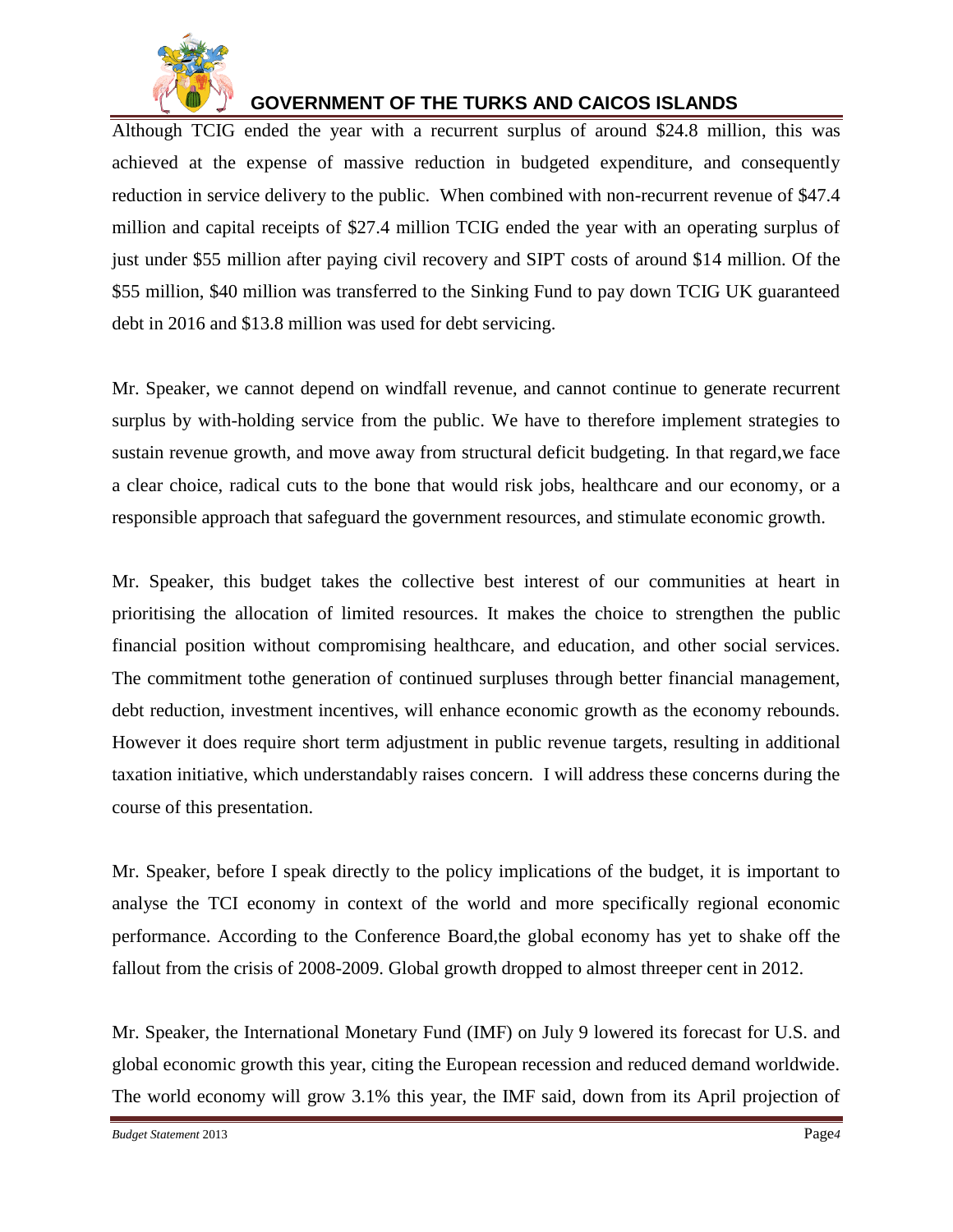

3.3%. Growth also will be slower in 2014 at 3.8% compared with an earlier 4% forecast. The U.S. economy will grow 1.7% this year and 2.7% next year, both down 0.2 percentage points from the organization's April World Economic Outlook forecast.

Mr. Speaker, the World Bank's June 2013 Report suggest that the global economy is in transition to a more stable but low growth pattern, with 2013 growth projected at 2.2% (versus the IMF's 3.3% forecast), and 2014 at three per cent (versus the IMF's four per cent).In 2012, the per capita growth in Latin America and the Caribbean fell below 2% for the first time since the global crisis. Caribbean growth decelerated to 3% according to the World Bank. The World Bank is projecting further deceleration in Caribbean growth in 2013 to 2.2%.

Mr Speaker, the TCI economy grew by  $\frac{1}{2}\%$  in 2012 according to RBC Caribbean Report, and by TCIG's own calculation, it is estimated to have grown by about ¾%. It is projected to grow at a robust rate of 3.5% in 2013 above the World Bank for the Caribbean as a whole.

On the other hand, Mr. Speaker, private demand appears increasingly robust in the United States, and over the past six months, advanced economic policymakers have successfully defused two of the biggest short-term threats to the global recovery; the threat of a Euro area breakup, and a sharp fiscal contraction in the United States caused by fear of the "fiscal cliff." In response, financial markets have rallied on a broad front.

Mr. Speaker, despite the short fall in recent revenues in 2012/2013, the Budget before you will see absolutely no spending cuts,but instead, an increase in expenses for better service delivery. In addition, a number of temporary tax measures have been implemented to meet government commitments pending the recommendations of the recently appointed Blue Ribbon Commission, and the introduction of what my Government hopes will be a broad based consumer tax. The remaining growth in revenue projection will come from increase economic activity in 2013. The aim is to lower the barrier for investment, and the reduction of overall tax burden. This in my Government'sview will help to incentivise investors, and free up the economy.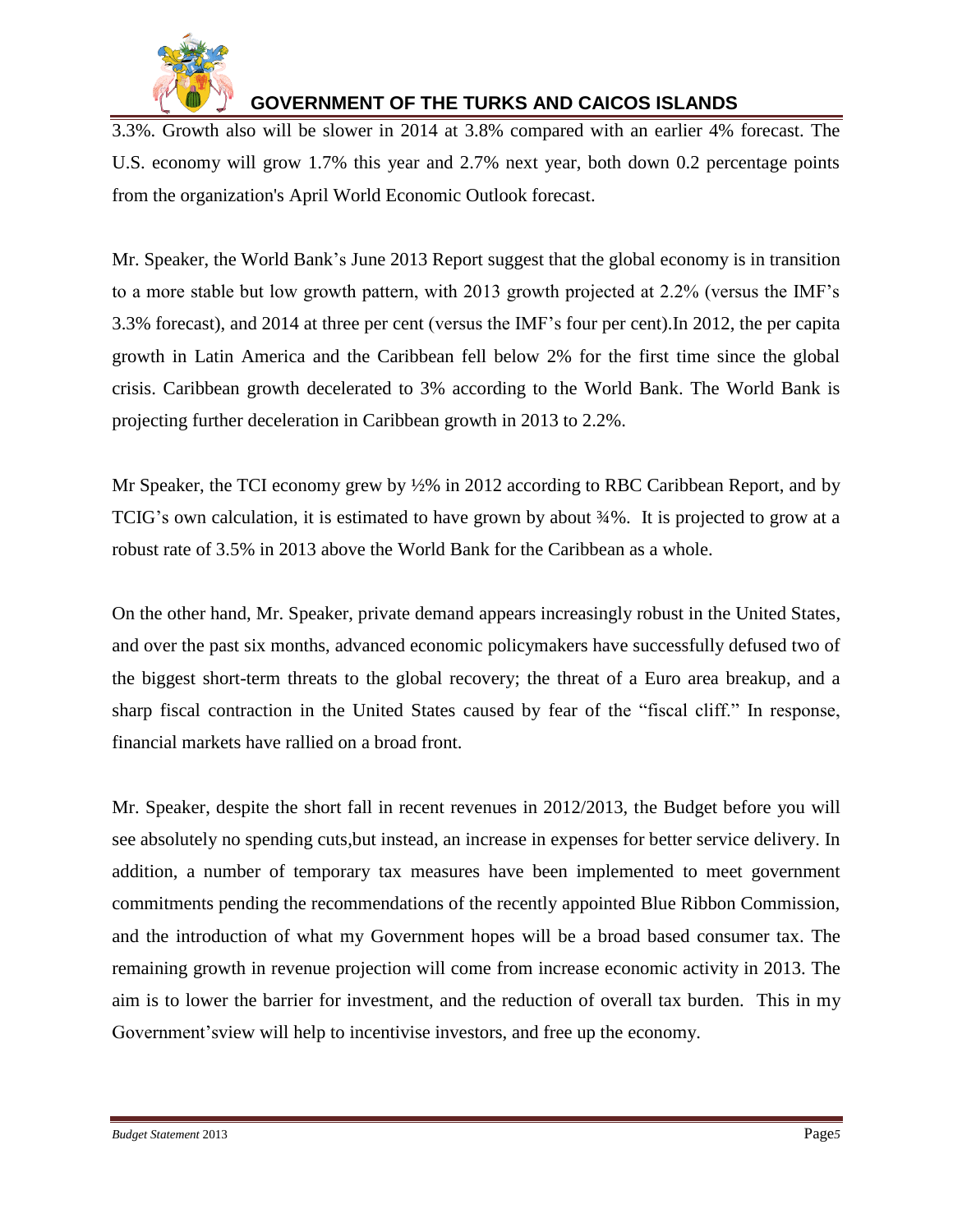

Mr Speaker, no government gets to choose the global economic circumstances in which the budget is framed. But we do get to choose the priorities for the nation.As stated in the PNP manifesto, those priorities are jobs, education, and healthcare. All depend on achieving economic growth. Job creation and the generation of increased public revenues will also depend very much on policies that support good governance, including good financial governance, sound economic management and improving the climate for investment. And so at this conjuncture, I wish to go on record, in lending my broad support to the passage of legislation, implemented under the Interim Administration to strengthen TCIG Public Financial Management and the safeguarding of government assets.

My government does however; take issue with some aspects of the Procurement Ordinance and the new Crown Land Ordinance and we intend to engage our colleagues opposite to make the common sense amendments to promote efficiency. Our concerns are that some of the provisions and processes have the potential to create bottlenecks and a drag on economic growth,restricting our ability to compete. This is especially so, considering that our economy is completely driven by tourism, and the economic fortunes or misfortunes of the US, Canada and the European Union (EU), which are likely to continue to dominate the tourism, financial services and other investment and trade interests of this the Turks and Caicos Islands.

#### **Regional and TCI Economic Review**

Mr. Speaker, in the Caribbean, many countries are challenged by high levels of debt, rising unemployment, high import prices for energy and food and reduced tourist arrivals from North American and Europe in particular. Already weak balance of payments and fiscal positions, which left little room for growth, pushed some of the countries in the region to the brink. Others benefitted from lower debt burdens as well as a combination of natural resource wealth, domestic investments, and the turnaround in tourist arrivals and remittance flows from the United States to the region. The TCI has weathered the storm reasonably successfully. But, now we must do more to raise the profile and promote balance growth so that all of our communities benefit from a rebounding economy.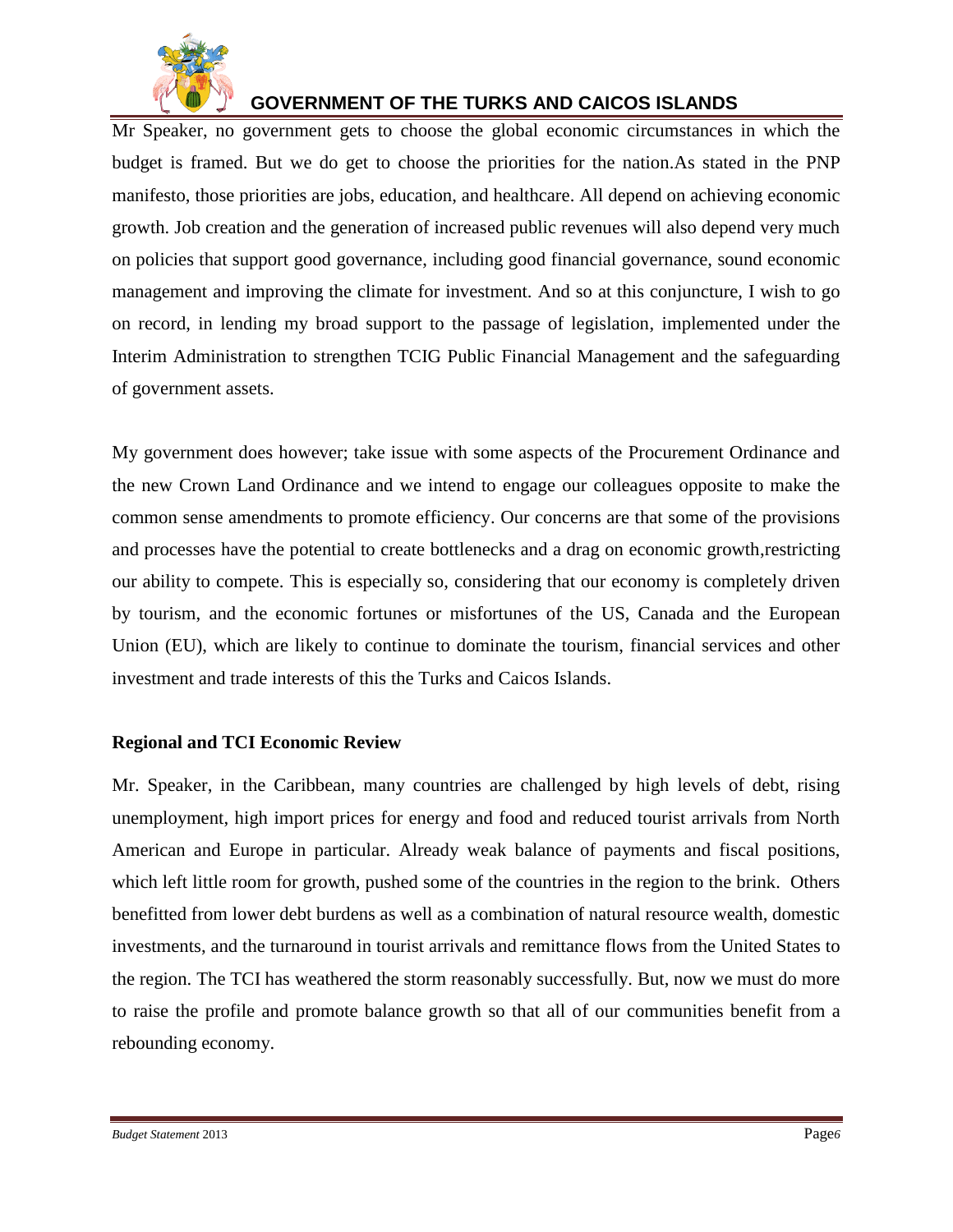

### **Investment Policy**

Mr. Speaker, a new investment policy is under review by Government with the specific objectives of:

- a) Attracting long-term growth oriented investment that is aimed at creating local jobs;
- b) Pro-actively encourage appropriate investment into the lesser-developed Family islands;
- c) Pro-actively attractinvestment into new industries to broaden the economic base;
- d) Operate a regulated system of investment incentives that is clear, transparent and relatively easy to monitor for compliance and aftercare;
- e) Reduce the cost of doing business; and
- f) Lower the barriers to entry into business except for high risk activities.

Mr. Speaker, as part of my Government's efforts to accelerate the rate of direct foreign investment, we remain committed to the establishment of a one stop investment and promotional entity that will promote and facilitate investment generally, but more particularly in our main industries of tourism and financial services. With the creation of this new body, changes are proposed to a number of legislation including the Encouragement of Development Ordinance.

### **FISCAL PERFORMANCE REVIEW -FY2012/13**

Mr. Speaker, financial performance of the Government for fiscal 2012-13 has been prepared in adherence to the Public Finance Management (PFM) Ordinance 2012 (Section 46.01), and affirms the Government's commitment to transparent reporting, accountability and improved financial governance and prudent decision making. This review provides detailed analysis of the operating results for the year ended March 2013, especially the reasons why actual results were different from those estimated by the 2012/13 Budget.

Mr. Speaker, Operating Surplus for the year ending March 31, 2013 was \$55 million, which was \$47.4 million or 529% above the budget. This operating surplus was an improvement of \$84.3 million from the previous year's deficit of \$29.4 million.

#### **Revenue**

*Budget Statement* 2013 Page*7*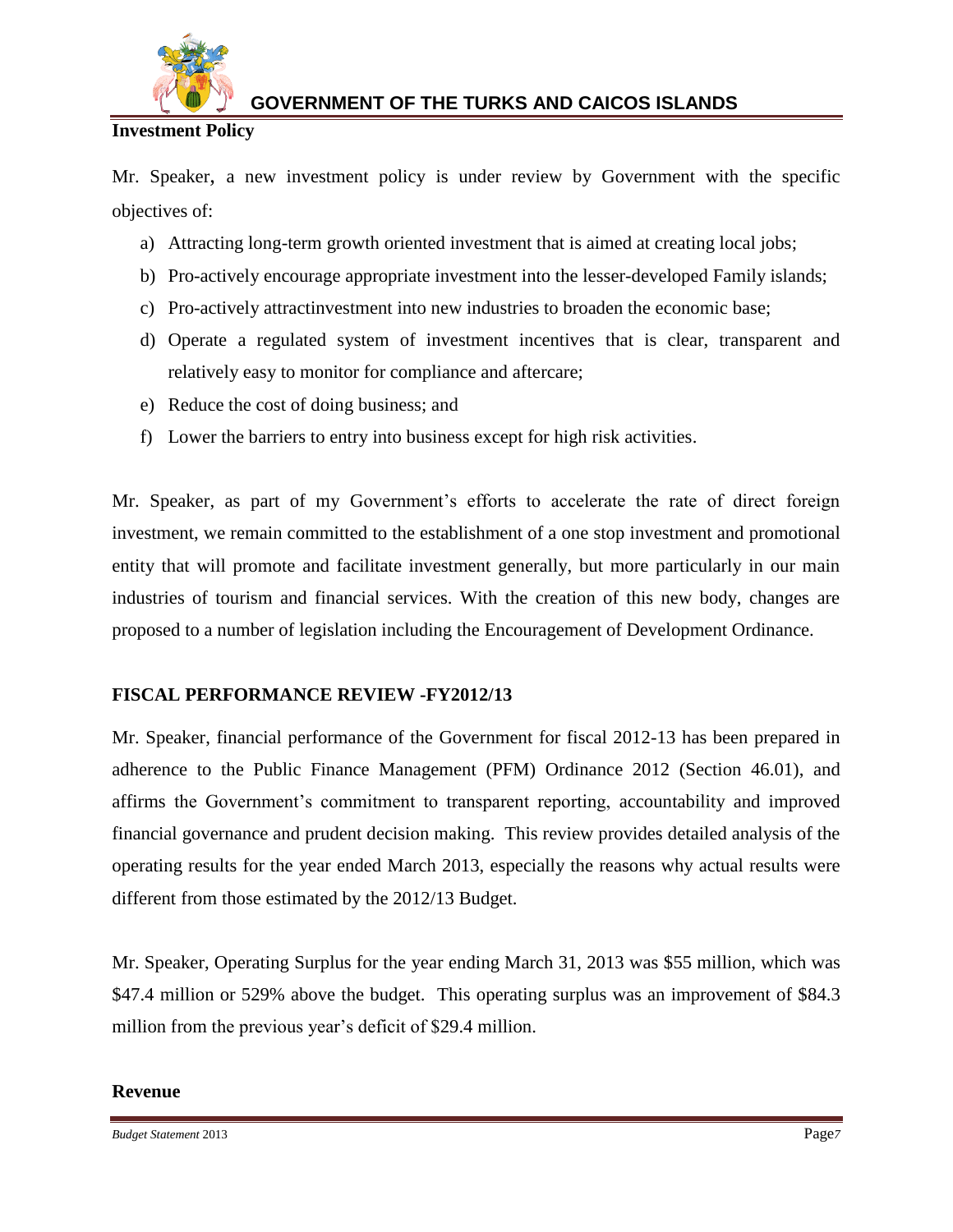

Mr. Speaker, Recurrent Revenues for the year ended March 31, 2013 totalled \$171.4 million, compared to a budget of \$187.6 million, a negative variance of \$16.2million (8.6%) and \$7.8 million above the previous year's receipts of \$163.3 million. There were budgetary shortfalls primarily in Import Duties (\$3.4 million), Accommodation Tax (\$2.9 million), Stamp Duty (\$1.6 million), Work Permits (\$3.2 million) and Other Revenues (\$4.5 million).

Non-recurrent revenue for the year ended March 31, 2013 was \$45.4 million, which was \$32.4 million or 249% above the budget and \$44.2 million ahead of last year's results. This is as a direct result of the work of the Civil Recovery Team, in addition to FCO and EU grants.

Total overall revenues for financial year (FY) 2012/13 were \$216.8 million, compared to the budget of \$200.6 million, a positive variance of \$16.2 million or 8% and a significant increase of \$51.9 million over the previous year results.

### **Expenditure**

Mr. Speaker, Total Recurrent Expenditure for FY 2012/13 was \$146.6 million; this compared favourably with the budget of \$154.1 million; a positive variance of \$7.6 million or 5% below the budget. The saving included \$300,000 in staff costs, \$3.0 million for Operating Expenses and \$1.5 million in Investments in Interim Administration's Milestones.

Non-Recurrent Expenditure was \$22.6 million for the year, which was \$3.3 million or 11% below budget and \$17.9 million below the previous year. Savings on Historical Liabilities accounted for most of the positive variance against the budget, as the Government continues the process of bringing all long outstanding creditors up to date.

Total expenditure for the year was \$169.2 million, which was \$10.9 million or 6% below the budget and \$33.8 million below last year's result, as the government continues its prudent financial management of public resources. As stated earlier, this was partly as a result ofshortages in the delivery of service to the public.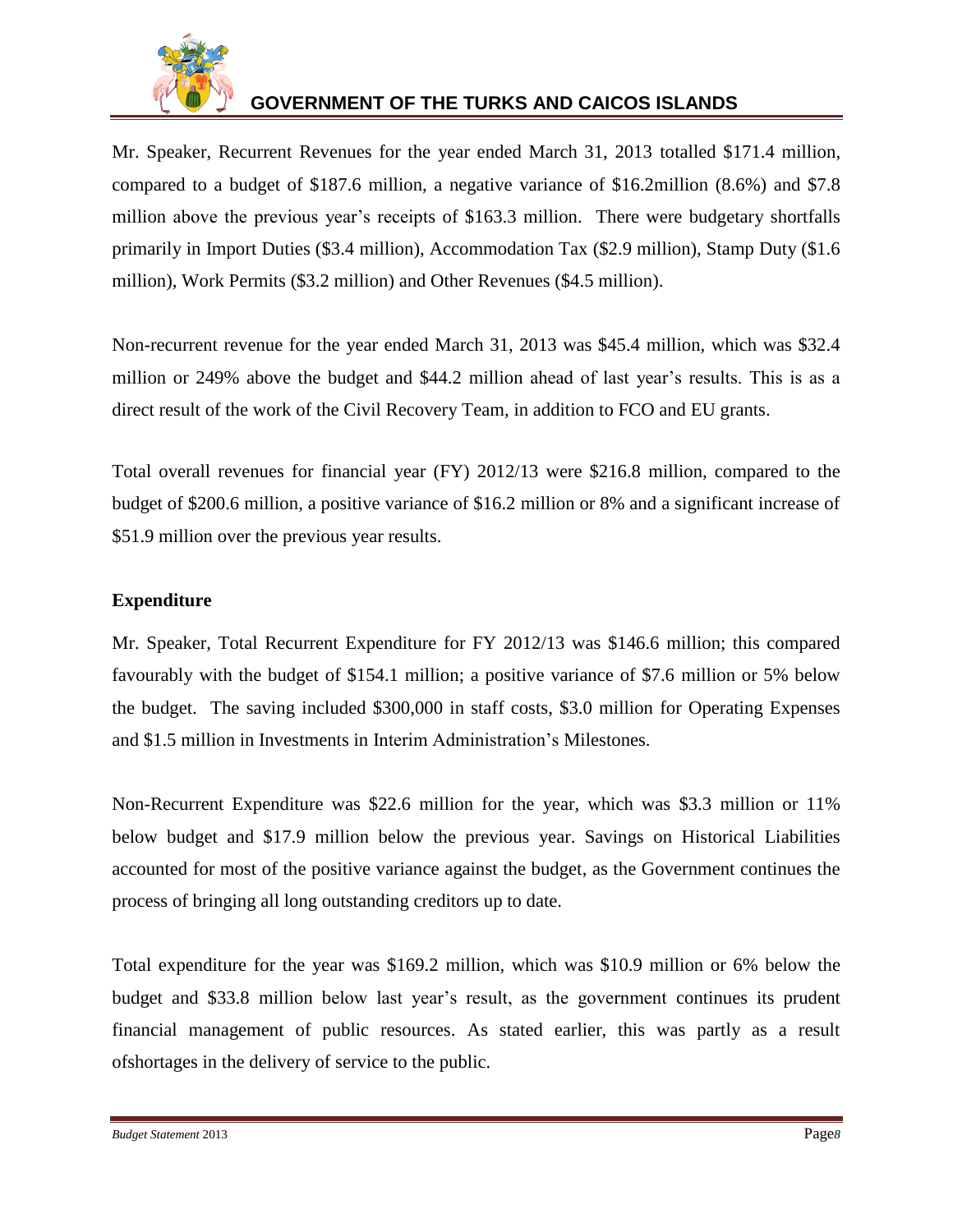

### **Sectorial Spending in 2012/13**

### **Human Resources**

Mr. Speaker, staff cost is still the largest element of the Government expenditure, at around \$56.9 million in 2012/13, representing 24% of Total Expenditure, compared to \$66.9 million (or 38% of Total Surpluses) for the previous year, due primarily to the Voluntary Redundancy program and strict controls on recruitment. This result was still \$300,000 below budget even after the reinstatement of the 10% pay cut that was imposed in 2010. Mr. Speaker, my government will continue to employ cost saving measures in the new financial year; to create a careful balance between cost containment and a public service that provides the kind of service that a modern emerging economy expects.

#### **Healthcare**

Mr. Speaker, the direct cost of providing healthcare service to the country was also a very significant expenditure last year and there is limited scope to reduce this expenditure in the near term. Transfers to National Health Insurance Board and hospital provisional charges totals about \$42.5 million for the year, compared to \$44.8 million the previous year.

Mr. Speaker, the scope of the financial audit of Inter Health Canada (IHC) has been extended. We expect to receive the audit results imminently. A clinical audit is also being conducted. The result of these two audits is expected to uncover suspected weaknesses in the system, including potential contractual breaches, incorrect accounting, over billing, lack of cost control measures by IHC. Corrections to the system are expected to result in a reduction in TCIG subsidy. However, the need to provide reliable, accessible, affordable, and sustainable high quality healthcare will remain a priority of this administration.

#### **Education**

Mr. Speaker, in order to develop a productive, self-confident people, it is important to invest in the education of the youths of the country. My Government demonstrated its commitment to educating the future generation during the last fiscal year, with the almost completed new six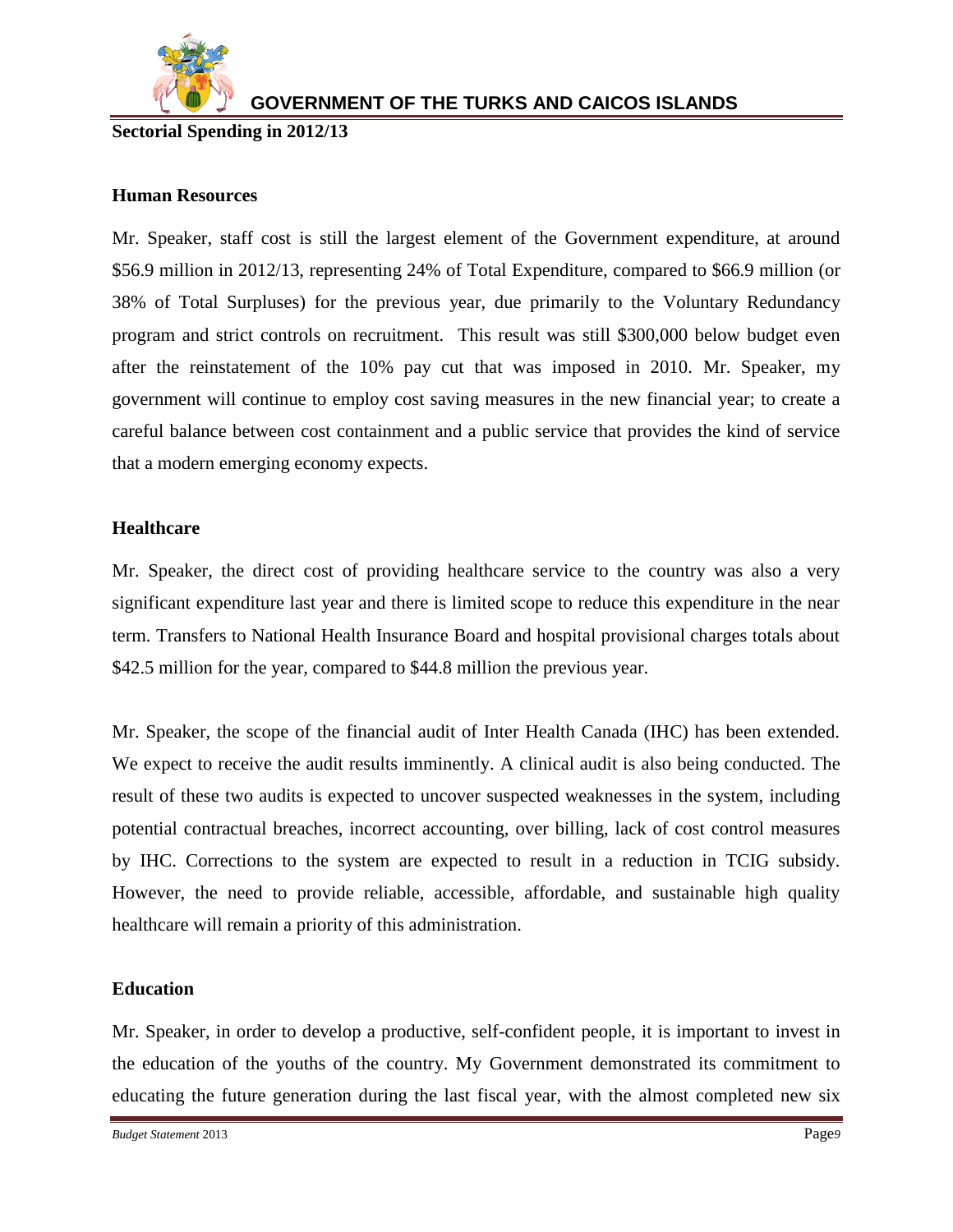

classroom facility at Helena J. Robinson High School and continued strategic investment in primary and tertiary education.

Mr. Speaker, expenditure on scholarships and subvention to the Community College fell from a high of \$13.6 millionin 2009/10, to a mere \$4.3 million in 2012. We can all admit that the system might have been abused in the past, but this level of investment is not sufficient to achieve our goal. My government's plan for education is set out in the PNP manifesto and the Minister for Education will speak more specifically to our plans during the course of her presentation.

### **Subvention- Statutory bodies**

Mr. Speaker, Subvention to statutory bodies for the year was \$6.4 million, compared to \$8.7 million the previous year. The Government continued reforms initiated the preceding year, which resulted in the closure and transfer of the services previously provided by TCInvest, Sports Commission, Culture, Library Board and Radio Turks and Caicos to the central government. However, my Government believes that the reinstatement of TCInvest in the appropriate form is needed to maximise Direct Foreign Investment (DFI), properly structured and managed, this can become a profit centre, and will help to accelerate the process of project proposals and investment implementation.

### **SIPT and Civil Recovery**

Mr. Speaker, combined revenue from SIPT and Civil Recovery actions during the year amounted \$30.2 million but the two also had operating cost totalling \$14.0 million. Operating revenue and costs are expected to reduce for the new financial year as the work of both SIPT and Civil Recovery begins to wind down.

### **Capital Contributions**

Mr. Speaker, the Government contributed \$6.8 million from the Consolidated Fund to the Development Fund during fiscal 2012/13, to assist with the capital expenditure for the year, including the acquisition of the N.J.S. Francis Building that we are in today.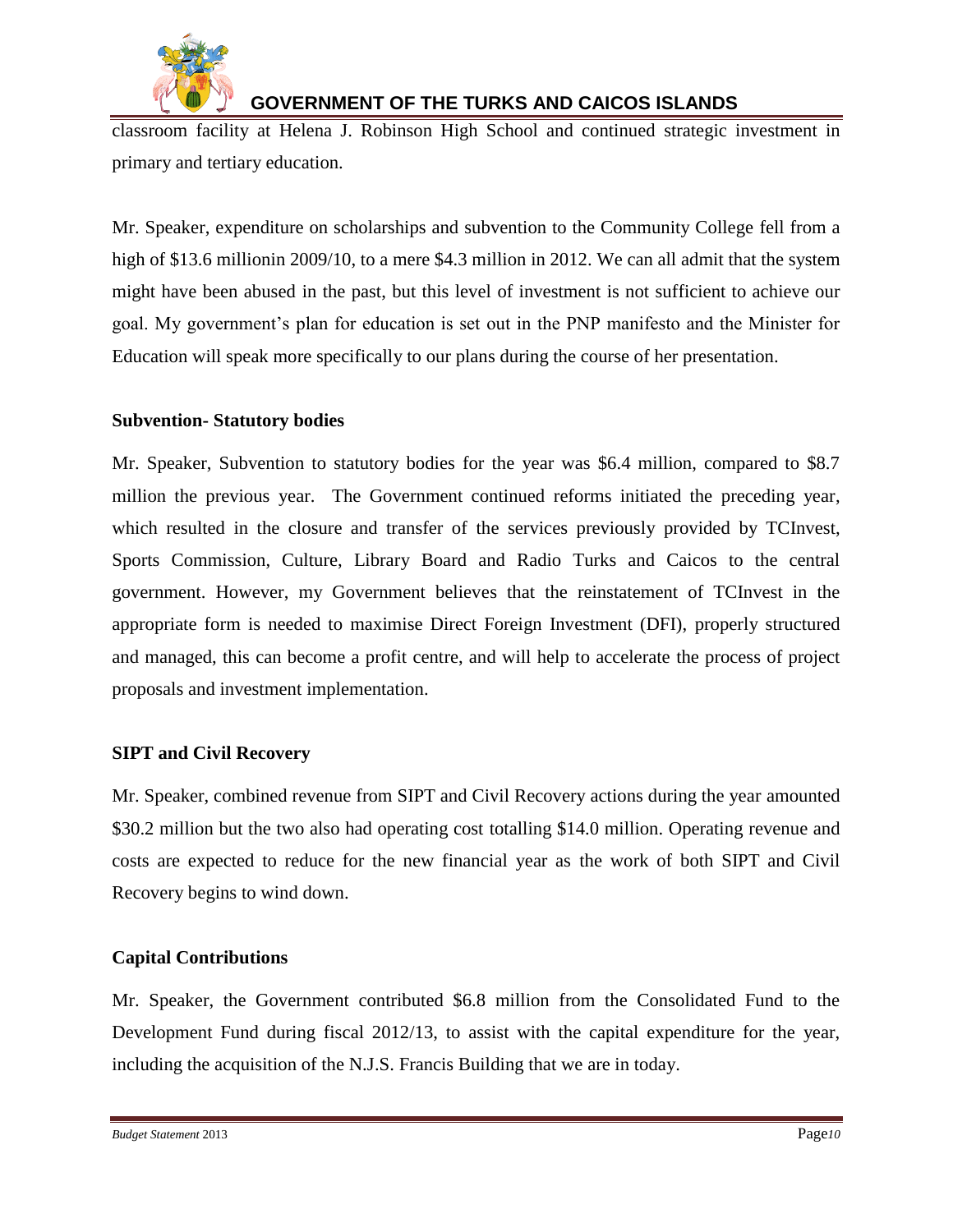

### **Debt Management**

Mr. Speaker, total principal debt repayment for the year totalled \$13.8 million, which was \$5.4million above the budget and included the early repayment of the Scotia Revolving Credit Facility of \$6.0 million, which resulted in saving in interest cost for the year. Total Debt reduced from \$229.4 million or about 30.7% of GDP, in April 2012 to \$214.9 million or 28.8% of GDP, at the end of March 2013. My Government has established a working group within the Ministry of Finance to review Government Debt, and to explore options to manage our debt obligation more efficiently to reduce the total annual Debt Service cost, including the contingent liability of the two hospitals, and to plan for the treatment of the residual debt balance in 2016 when the \$170 million bond matures.

### **Sinking Fund**

Mr. Speaker, at the end of the FY 2012/13, the Sinking Fund had a balance of \$41.0 million due to the transfer of funds remaining in both the Consolidated and Development Fund at the end of the financial year.

### **Capital Programme**

Mr. Speaker, full year's receipt of \$27.4 million exceeded the budget by \$11.9 million, due primarily to the unbudgeted receipt of \$7.5 million from the sale of the Provo Water Company's shares and proceeds of \$7.0million from the sale of the West Caicos property.

Mr. Speaker, Capital Expenditure for the full year was \$15.3 million, which was \$1.7 million above the budget. Expenditure for the year included the following among others:

| Providenciales Airport land acquisition    | \$4.4 million |
|--------------------------------------------|---------------|
| NJS Francis Building acquisition           | \$2.7 million |
| North Caicos Deep Harbour land acquisition | \$1.6 million |
| Repairs to the Causeway Bridge             | \$966,000     |
| Helena J. Robinson High School – new block | \$880,000     |
| New RO plant and equipment                 | \$830,000     |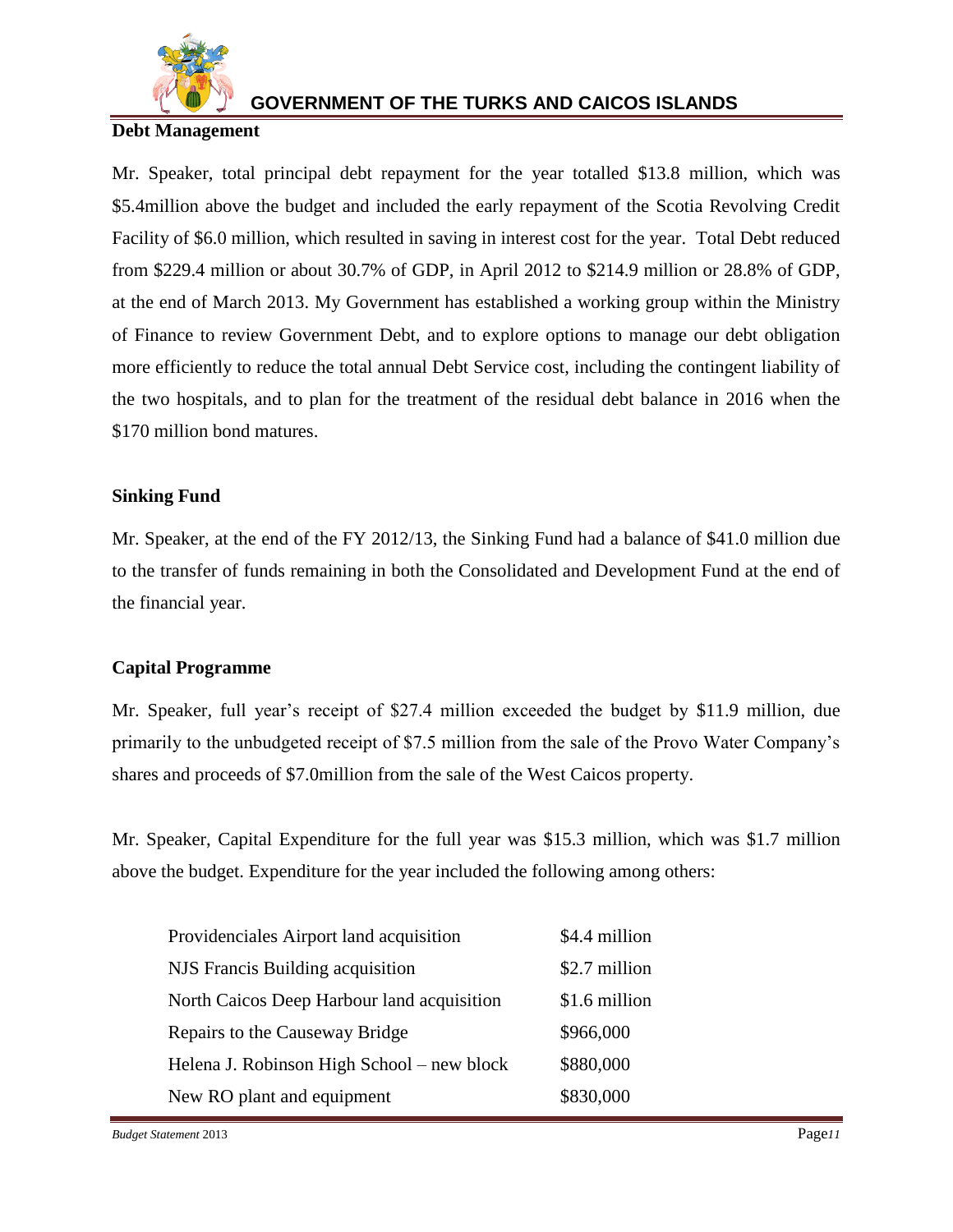

| Census preparation 2012              | \$522,000 |
|--------------------------------------|-----------|
| Carnival Infrastructure Projects     | \$225,000 |
| <b>South Caicos Community Centre</b> | \$136,000 |

### **POLICY REFORMS FOR A DYNAMIC ECONOMY**

#### **Public Financial Management (PFM) Reforms**

Mr. Speaker, the Government remains fully committed to deliver on the promises it made to the people of the Turks and Caicos Islands. These include:

- a) Creating a vibrant and sustainable economy;
- b) Enhancing tourism and financial services as the twin pillars of the economy whilst diversifying alternative sectors; and
- c) Creating opportunities for Turks and Caicos Islanders.

Mr. Speaker, I re-emphasize that my Government remains committed to prudent fiscal management that ensures that we achieve these objectives, and help to create an environment in which people and businesses can trust Government, and plan for the future with confidence. Our main focus over the medium term will include:

- a) Optimal utilisation of public resources for long-term sustainable development;
- b) Enhanced value-for-money capabilities;
- c) Setting the enabling environment (institutional and technical conditions) for formulating, implementing and monitoring the use of public resources in accordance with the Government's priorities;
- d) Improving coordination between revenue management and fiscal policies;
- e) Better linkage of planning and budgeting, including the progression towards programbased and performance-based budgeting;
- f) Improving project investment management, monitoring and evaluation;
- g) More efficient treasury management;
- h) Enhanced transparency and financial accountability;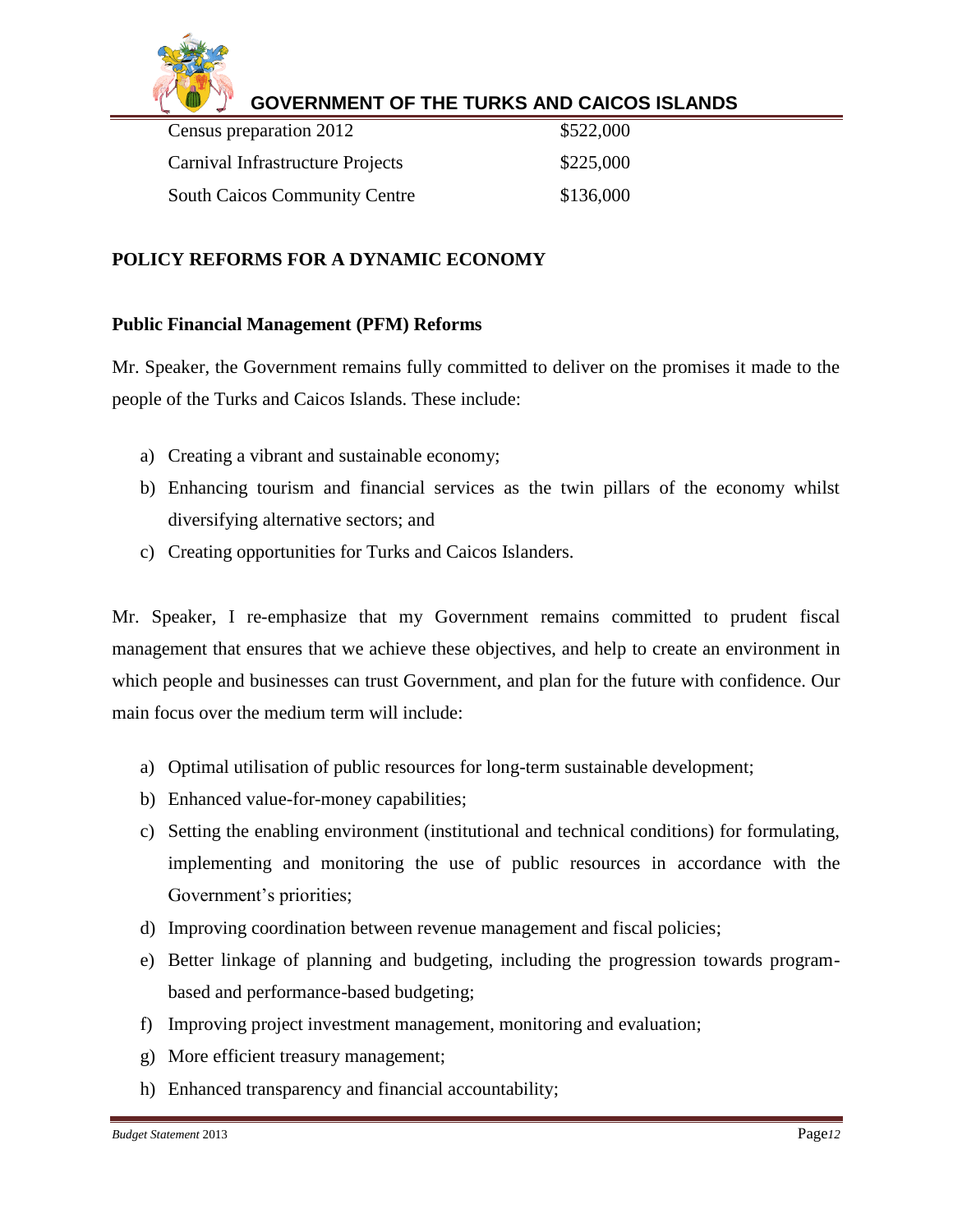

- i) Improved budgetary control, auditing and oversight;
- j) Improving co-ordination, performance and financial management practices of Statutory Bodies;
- k) Limiting new borrowings;
- l) Re-aligning the revenue base;
- m) Reducing costs and public investment by working in partnership with the private sector.

#### **Financial Sector Reforms**

Mr. Speaker, Financial Services Commission (FSC) is not in my view performing anywhere near its potential. My government is committed to working with the private sector to promote this sector and design new products for the international market. Under the Constitution, the Governor has responsibility for the regulation of the sector. My government is committed to improve the FSC's regulatory and supervisory role, as it relates to risk-based examinations, focusing particularly on internal controls, credit risk, market risk, capital, consolidated supervision, and Anti-Money Laundry compliance. However, we will ensure that the job of promoting and developing the sector resides somewhere else to enhance the current slate of product and services offered by the financial services sector, so that TCI remain up to date with international requirements and increase its competitive edge, my Government is in the process of enacting the following new laws:

- a) New Insurance Ordinance
- b) New Trustee Ordinance
- c) New Banking Ordinance
- d) New Depositor Protection and Insolvency Ordinance
- e) New Company Ordinance

Mr. Speaker, my Government is keen to ensure that ordinary working people have a stake in the economy beyond a mere wage. Realising therefore, that the establishment of Credit Unions could play an important role in Capital Formation, productive investment and ultimately economic development for the country; my Government has decided to implement legislation to facilitate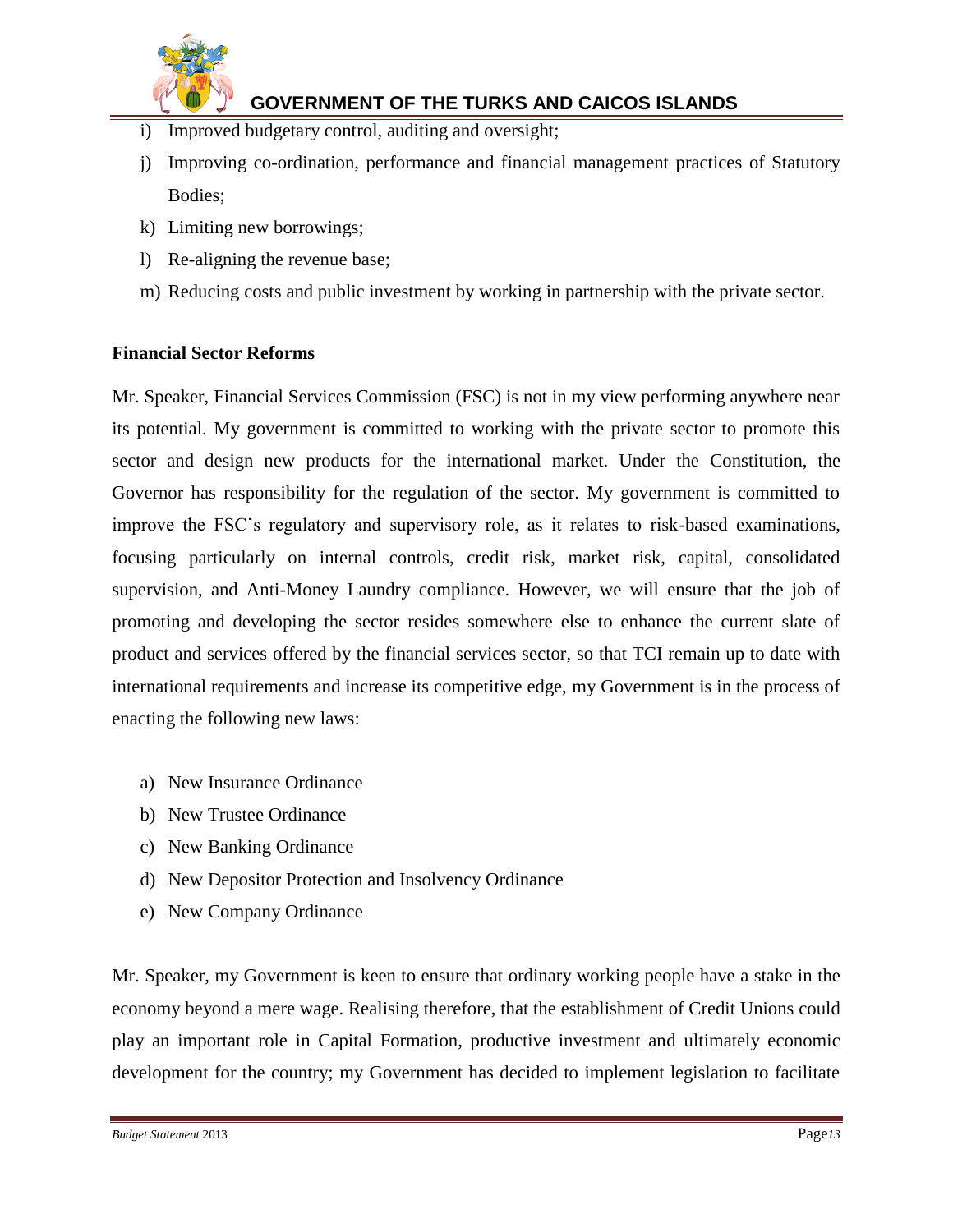

this new category of institution. Relevant legislation is in process and will make its way to this Honourable House before the end of the calendar year. I look forward to the support of my colleagues on both sides of the isle to support this empowering initiative.

Mr. Speaker, TCI supports Multilateral Automatic Exchange of Tax Information. We subscribe to the notion that the fight against tax evasion and fraud is a global priority, necessary to protect the integrity of public revenues; the confidence of tax payers in the fairness and effectiveness of their tax systems and, ultimately confidence in open global capital markets.

Mr. Speaker, TCI recognises the need to work to further improve the robustness and availability of information on beneficial ownership. The work of the Global Forum and the Financial Action Task Force has led to significant improvements which TCI has supported. We are determined to work with our partners to take forward this agenda, and hereby commit to review the effectiveness of our legal and enforcement framework and to produce an action plan aimed at ensuring that we are in the forefront of jurisdictions in respect of information and enforcement of rules on beneficial ownership.

In light of the above Mr. Speaker, this Government has decided that it is time for us to be a member of the Global Forum on Transparency and Exchange of Information, and has set up and staffed this new unit in the Ministry of Finance.

### **Private Sector Development**

Mr. Speaker, my Government appreciates the importance of a vibrant private sector, and is committed to the creation of a friendly business climate where business can prosper. We take the opinions of the sectors seriously, and are committed to work cooperatively with it on important issues such as security, unnecessary bureaucracy, job training, and labour concerns. My government also depend on the sector to partner with us to further develop the infrastructure in the country, that they depend on to expand their business and to succeed.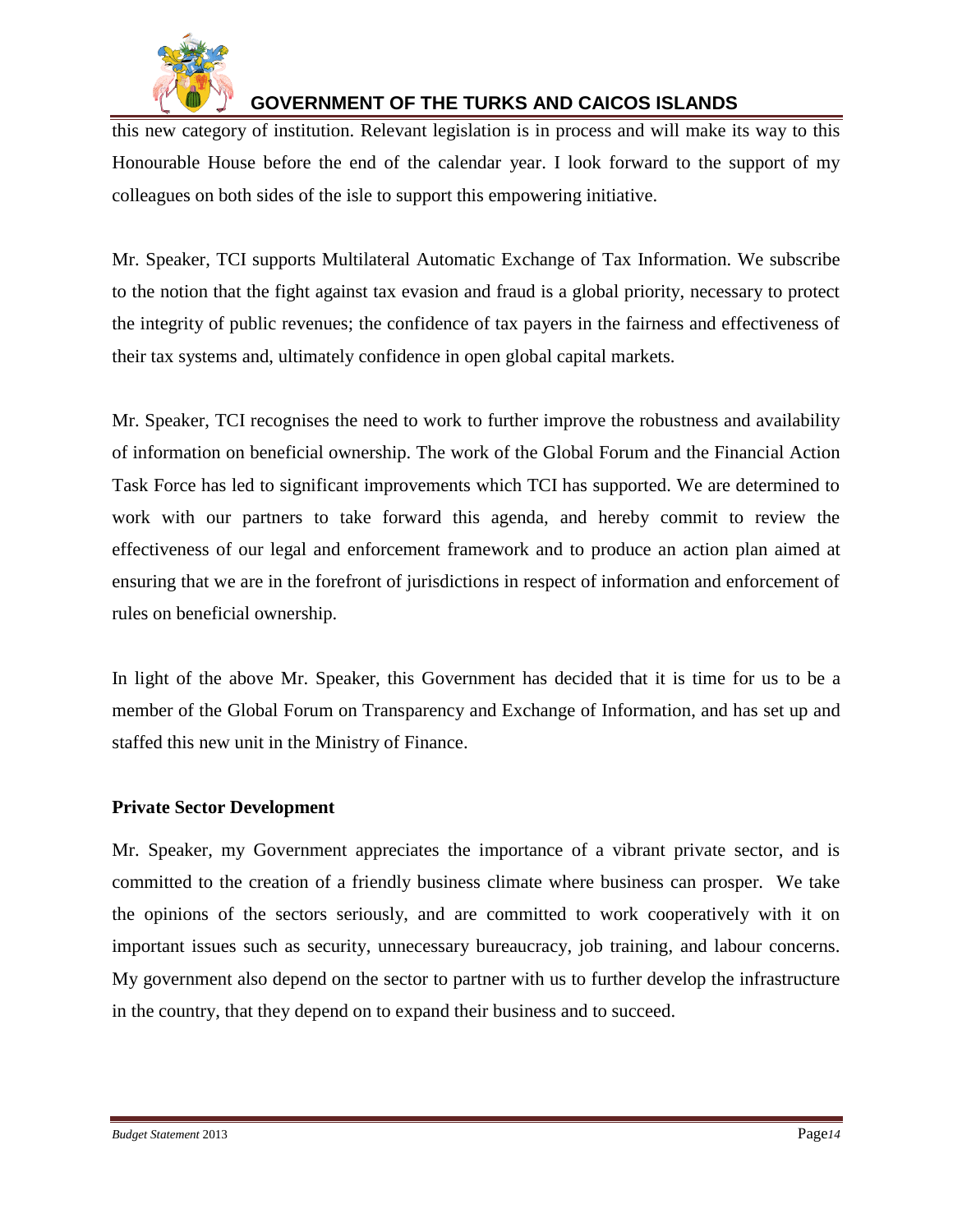

Mr. Speaker, because of the importance we place on consultation and advice, my Government decided to sponsor the establishment of an independent think tank – with the acronym IDEA – TCI (Institute for Democracy and Economic Affairs) on which individuals with proven track records in business, education and government can brainstorm to provide advice to government and generally consider ways to improve democracy and the economy. We expect this to be in place and function within the next 60 days.

Mr. Speaker, my Government will continue to focus on the following areas of cooperation and partnership with the private sector.

- a) To promote local and international direct investment in all sectors of the economy
- b) To provide efficient and less bureaucratic public services, which meet and exceed the business community's requirements
- c) To promote inter-island and international trade
- d) To create awareness of the critical importance of the private sector to the livelihood and well-being of the country
- e) To promote the development of small and medium size enterprises
- f) To encourage improvement in the quality and consistency of all products and services through the creation and implementation of best practices and world class standards
- g) To develop a transparent framework for information sharing and consultation with all representative groups in the private sector.

### **Resort Development Projects**

Mr Speaker, The Caribbean/Mexico hotel development pipeline comprises 131 hotels totalling 21,957 rooms, according to the June 2013 Smith Travel Research (STR) Construction Pipeline Report. The total active pipeline includes projects in the Construction, Final Planning and Planning stages but does not include projects in the Pre-Planning stage**.** Among the region's countries, Mexico reported the most rooms under construction with 4,025 rooms. Five other countries reported more than 200 rooms under construction: Dominican Republic (2,475 rooms); Bahamas (2,271 rooms); Puerto Rico (709 rooms); Aruba (320 rooms); and Jamaica (238 rooms).By my count, TCI has in excess of 1,500 rooms in the planning stage. This emphasise the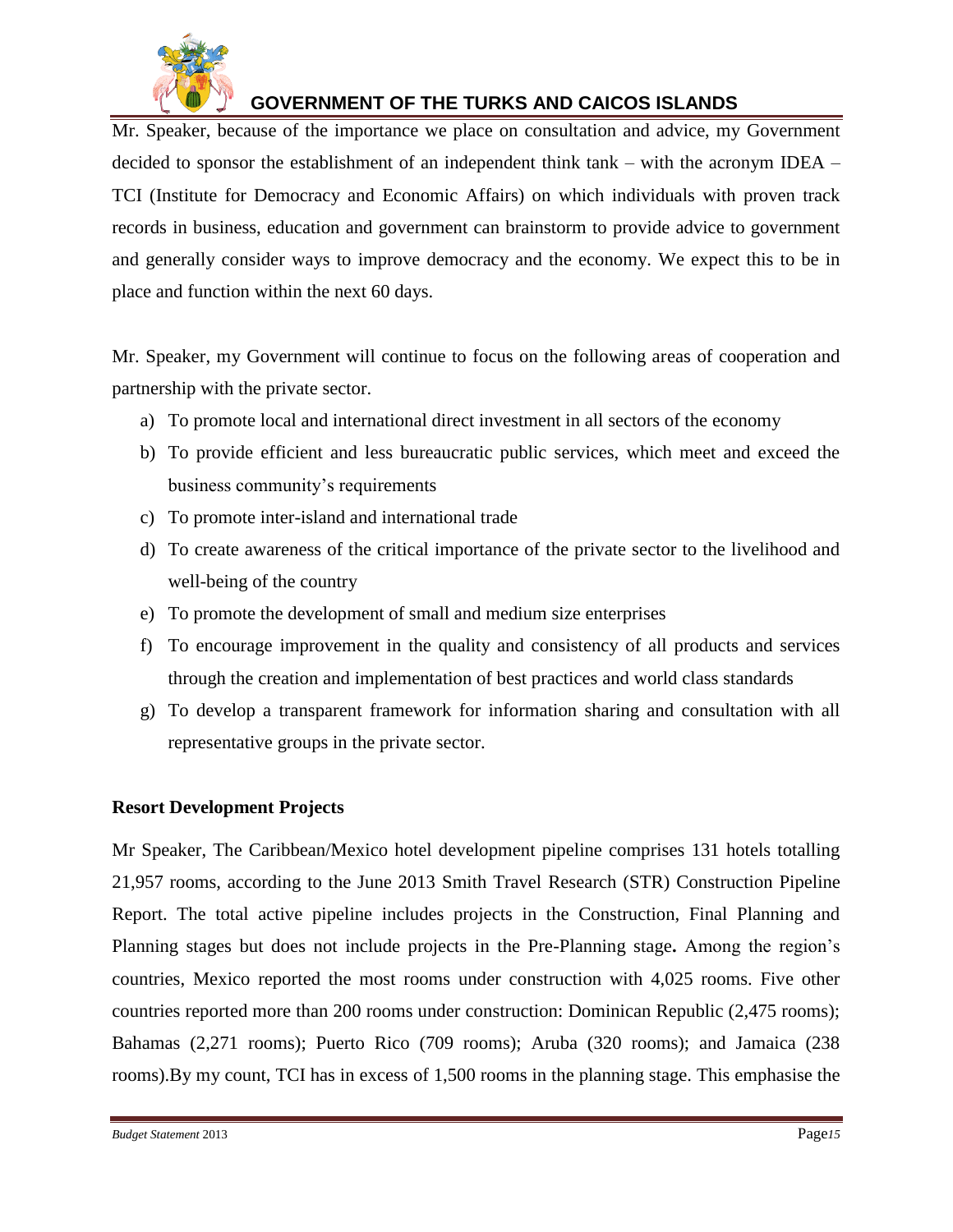

need to remove red tape and replace it with red carpet, if we are to continue to attract investment, and remain competitive.

My government has embarked on an aggressive project facilitation of new investment in TCI. Current projects are either at the Development Agreement (DA) or Memorandum of Understanding (MOU) stage or in early implementation phase includes:

### **Grand Turk:**

North Creek Marina and hotel development White Sands expansion Dolphin Cove

#### **South Caicos:**

East Bay Resort Development – Expansion of their Development Agreement/Order Sail Rock - South Caicos

Sun Crystal Health Salt processing business

#### **North Caicos:**

St. Charles Resort is under Sale and Purchase Agreement by a group with plans to redevelop and build out the project.

### **Providenciales:**

The Desarollos Hotel Group signed an MOU in July 2012 for the establishment of 3 Five Star branched European plan hotels located along the famous Grace Bay Beach. The group has purchased two development sites and has indicated that to date they have spent over \$30 million inclusive of land the purchase.

The group propose to develop a 380 bedroom hotel on a 10.5 acre site adjacent to the Seven Stars Resort to be Branded and managed by J W Marriott in the first place. It proposes to develop two additional Five Star hotels with a further total combined 500 beds, adjacent to the Sands Resort. It is planned that each project will follow in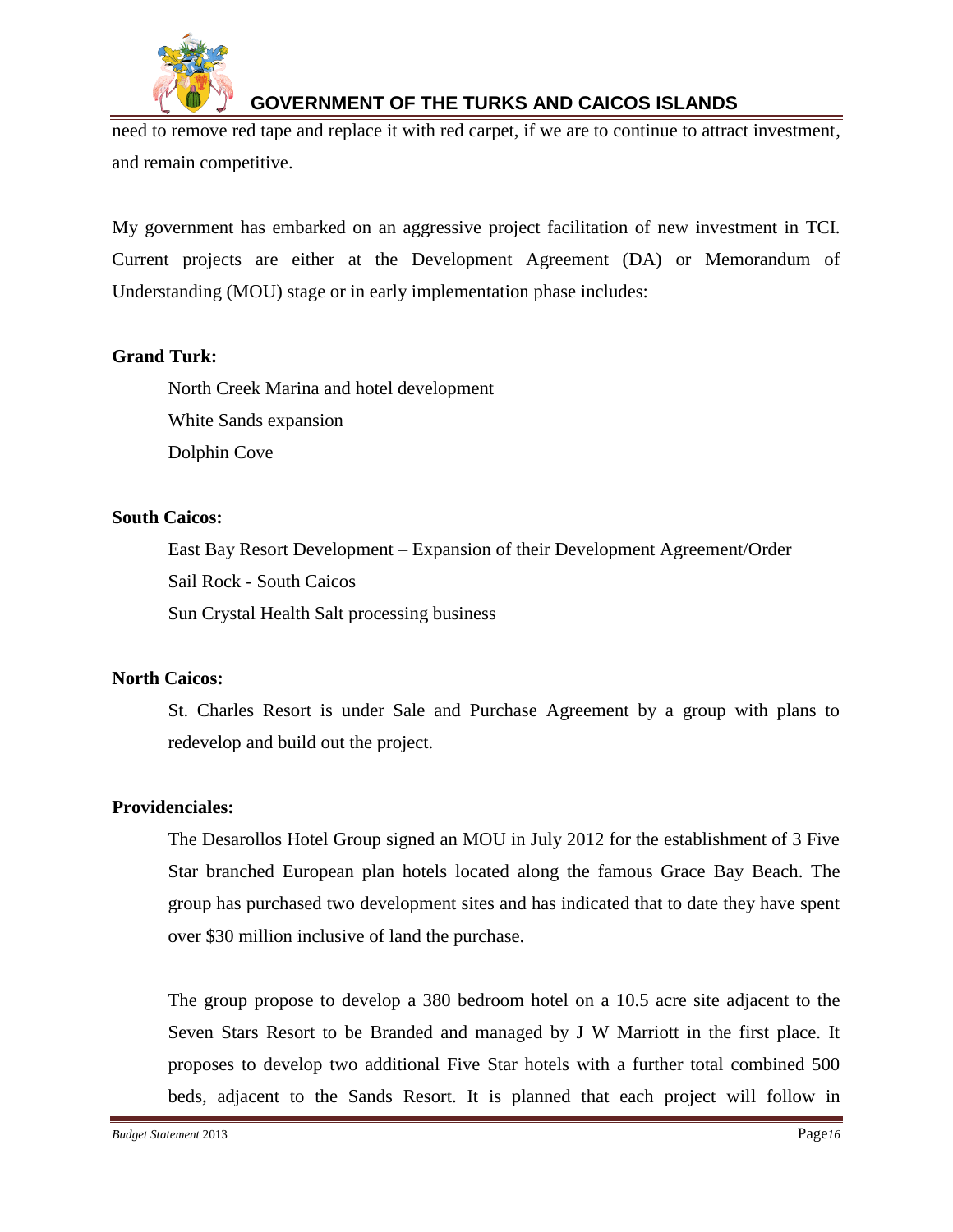

immediate succession to facilitate bridging finance, and optimum utilization of construction equipment, and other overheads. The implication is an extensive period of potentially up to six years of continuous construction activities by the group once the initial phase of the construction commences.

Mr. Speaker, my Government is working closely with the group to facilitate the project toward an expedited start. But projects of the size planned by the group have a long planning phase. The Group has been granted outline planning permit. The sponsors are working closely with various government departments to ensure that all required regulations are incorporated in the detail design of the project including the provisions for adequate fire protection to meet the brand standards. Construction is slated to commence during the summer of 2014.

The financial impact of the combined projects beings proposed by Desarollos is huge. The direct value of the combined investment is estimated at around \$750 million, this is more than the entire current GDP of TCI at the moment. The long term operating benefit to TCIG and the economy over a ten year period after development will result in billions of dollars into the local economy.

Shore Club expects to close on financing with the next 30 days, with a view to commencing construction in the fourth quarter of this calendar year. The project consists of 38 luxurious condominium residences and six Estate Villas together with all the necessary conveniences at a construction value in excess of \$100 million.

Hyatt Andaz Turks and Caicos is planned as a world class lifestyle luxury resort consisting of 100 hotel keys, 76 condominium units, 3 luxury villas with fill resort amenities. A MOU between the developers and new investors has recently been signed, and the new investors are under taking the obligatory Due Diligence (DD). This project has been issued with Outline Planning Permission (OPP) sometime ago. Construction value is around \$250 million. If the developers receive a commitment for the funding at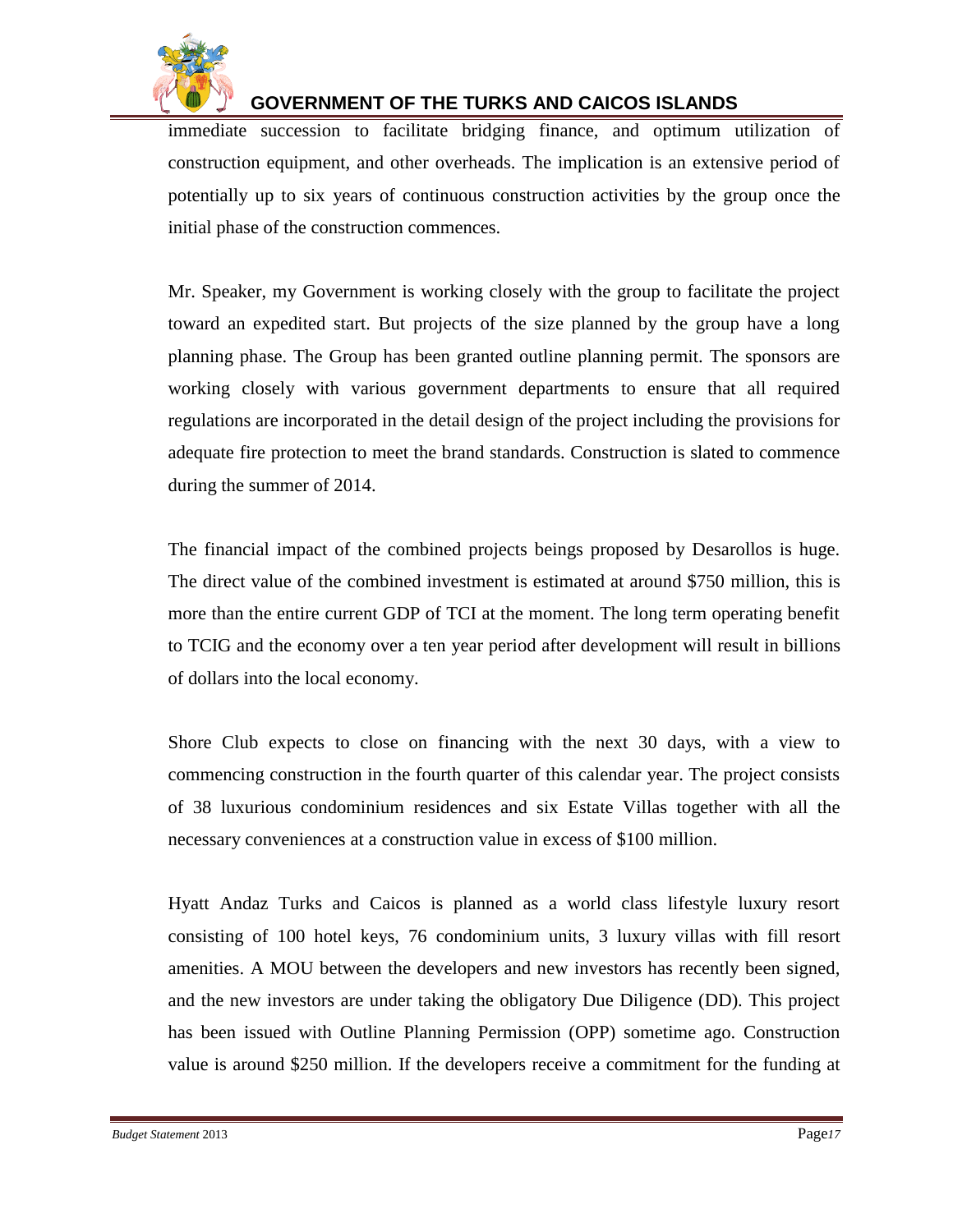

the end of the DD period during the month of August, further planning will continue with a view to commencing construction in 12 months.

Third Turtle Development - a MOU was signed in October 2012 with developers for the development of a \$70 million hotel, casino and marina complex on the vacant Third Turtle site on Providenciales. The agreement gives the Developers until December 31, 2013, to apply for OPP and 40 months to complete the development after obtaining Detailed Development Permission (DDP). By current estimation this project will not commence construction before 2015.

Dallas Cay Resort – my Government has agreed to the extension of the Delis Cay DA in order to encourage new investors to acquire the project. As far as we can ascertain the project has not year been sold. We have however, been informed that the level of interest in the project has increased.

### **West Caicos:**

West Caicos Resort was acquired by Kew Capital, in December 2012. The project is being redesigned, modernised and expanded. Over the period of development the project will run into \$500 million. The company has a DA with TCIG, and plan to commence construction in the second quarter of 2014.

### **Other Development Projects**

There are two Medical Schools, to which the green light has been given by the Higher Education Board. One of these has received the requisite license and should commence within the next 12 months. The other has an MOU with TCIG, and is expected to complete due diligence (DD) for operating in September 2013.

My Government is also in negotiation with a group of doctors currently providing Orthopaedic surgery in the TCI including hip and knee replacement procedures, for locals and international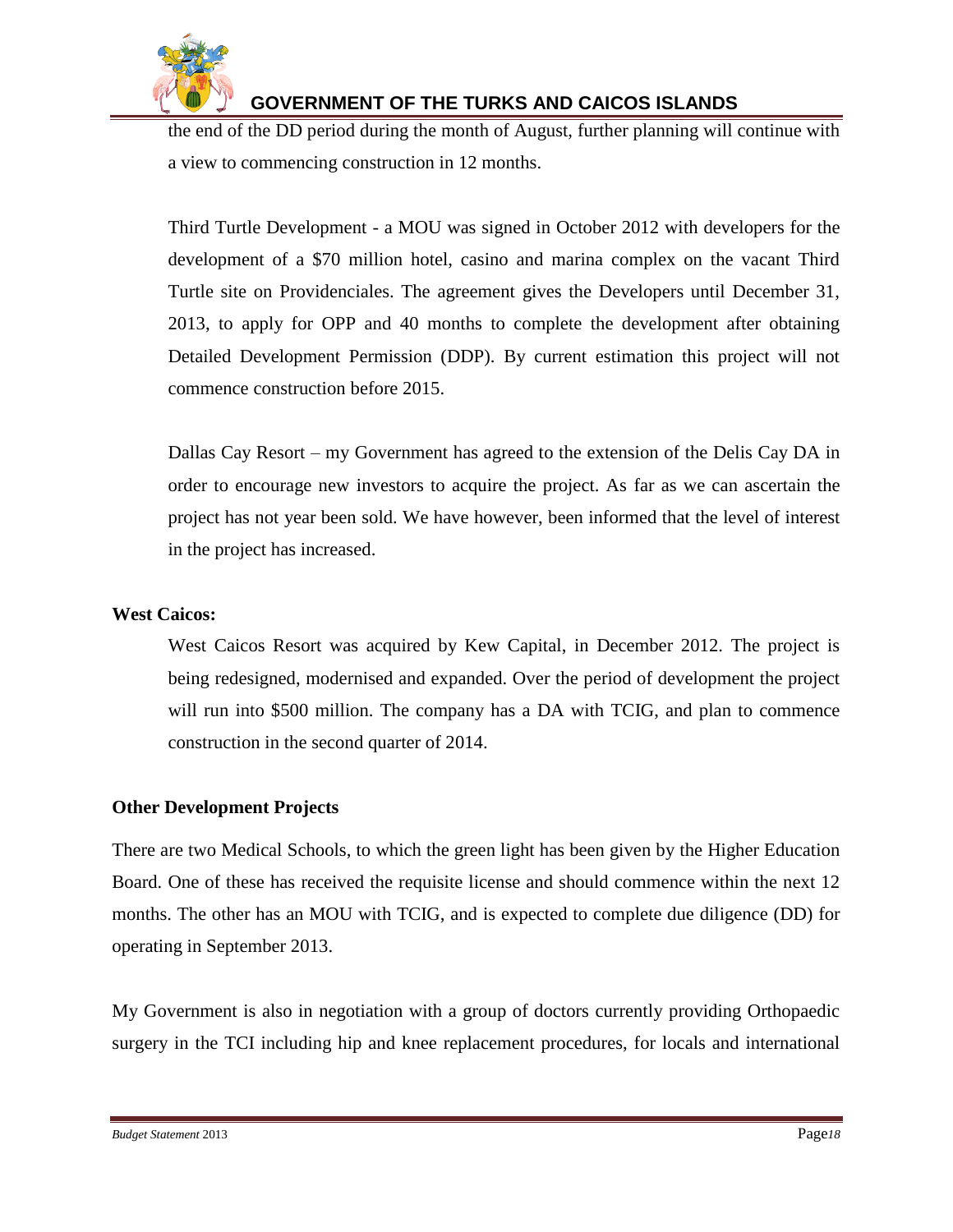

clients. We support Medical Tourism, and see it as a way to expand our Tourism sector, and generate increased revenue for the country.

### **The Gaming Industry**

Mr. Speaker, my Government is also keen to improve the operations of the gaming industry therefore we have solicited the assistance of the United Kingdom (UK) to provide technical assistance to the TCIG's Gaming Inspectorate. CFATF has since 2008, advised that the industry is not compliant to established standards; therefore, until the review is completed, there will be a freeze on the issue of new licenses.

The review will cover areas such as legislative improvement; revamp compliance measures, identifying new revenue possibilities for the country and new promotional activities. Once the review is completed and necessary legislation is in place, the gaming will be given a fresh start. The UK funded consultant is expected to be in place within the next 60 days.

#### **Providenciales International Airport Terminal**

Mr. Speaker, to ensure that the Turks and Caicos Islands remain a premier destination, my government is embarking on a \$10 million expansion of the Providenciales Airport. This project will significantly increase overall traffic capacity and travellers comfort. The construction time table for the expansion is 18 months. Construction commenced in May 2013, and is currently ahead of schedule. My government, as prudent managers of public resources will complete this project without the need to borrow a penny of the \$10 million expansion cost.

My Government 20/20 vision calls for the development of a first in class terminal facility, for which we in the pre-planning discussions with potential partners. However, in the immediate future, and following on from the Providenciales Airport Extension, my government's focus will be on the re-development of the South Caicos Airport, and the upgrading of the Grand Turk Airport to accommodate the anticipated resort projects in various stages of planning and construction in those islands.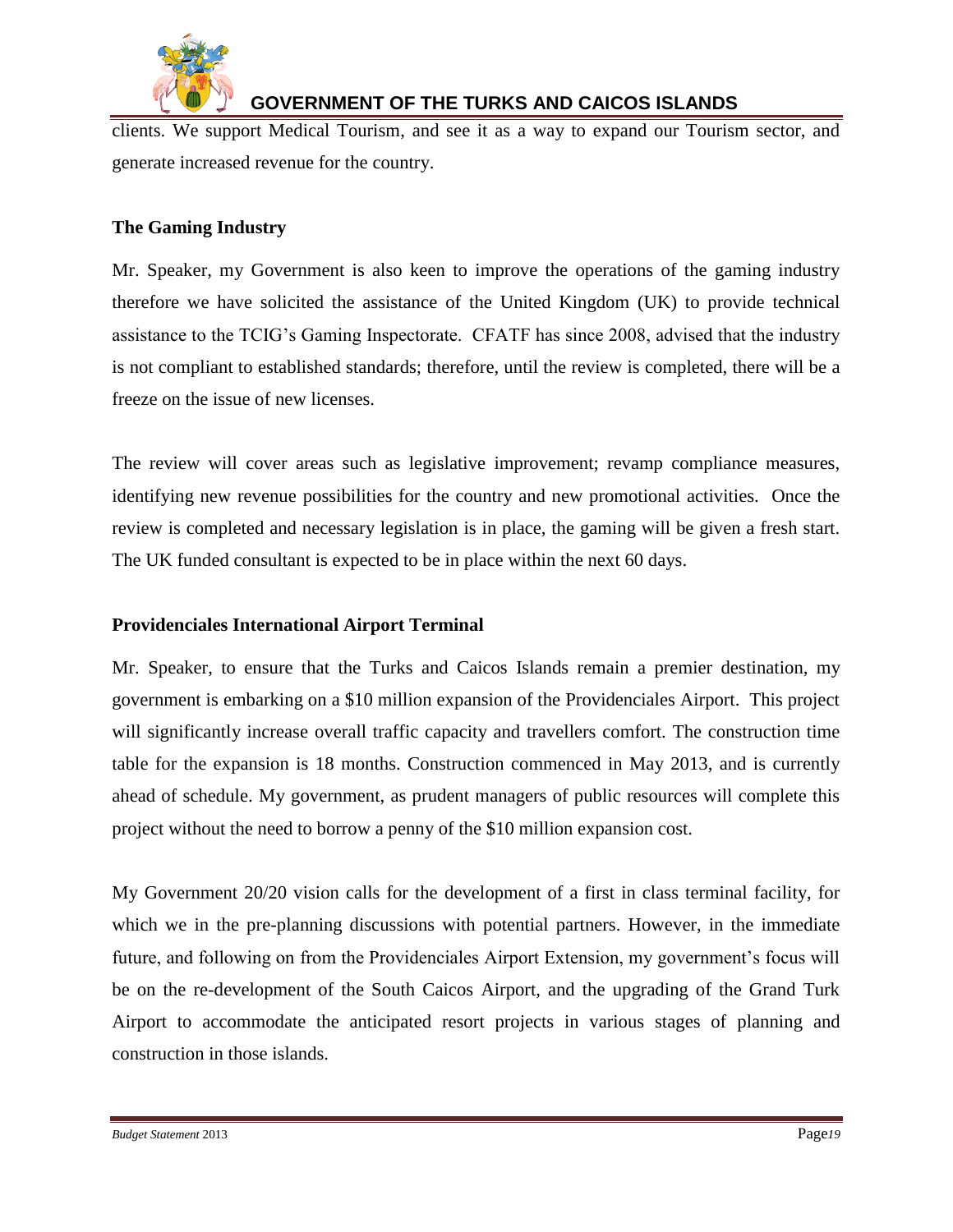

### **Improving Governance**

Mr. Speaker, my Government recognises the need to ensure that the public have unshaken confidence in the Administration of the affairs of the country and that the opportunity for corruption is minimised. In that regard, we support the importance of Integrity Commission as the guardian of good governance. To show our full commitment to the work of the commission, it is the only body in government that received a 100% increase in budgetary allocation in the new budget.

A new Auditor General in now is place and the requisite staffing for the department is being recruited, so that the Auditor General Department can effectively carry out its work. It is expected that there will now be more timely audits and audit reports of the Government's stewardship.

A new Chief Internal Auditor was recently hired, and the Office of Chief Internal Auditor is also being staffed with competent individuals who will conduct audits of Ministries, departments of government and statutory bodies, to ensure good governance. The audits will also ensure that public finances are regulated, controlled and supervised in accordance with Public Financial Management (PFM) Ordinance.

A new Accountant General is also being appointed to fill this long outstanding vacancy. The Accountant General will ensure that there is full compliance with the PFM Ordinance. Detailed quarterly financial reports will be made available to the public on a timely basis in regards to the financial performance of government as a whole, including all ministries, departments and statutory bodies.

A new Revenue Commissioner was also appointed to enhance the overall administration of the revenue collection process. The Revenue Control Unit was redesignated as the Revenue Department and the new department assumed the mandate of the old unit. There was also an initiative to strengthen the capacity of the department and staffing level was increased by over 300% from 6 to 23. Existing staff at the then Revenue Control Unit were absorbed into the new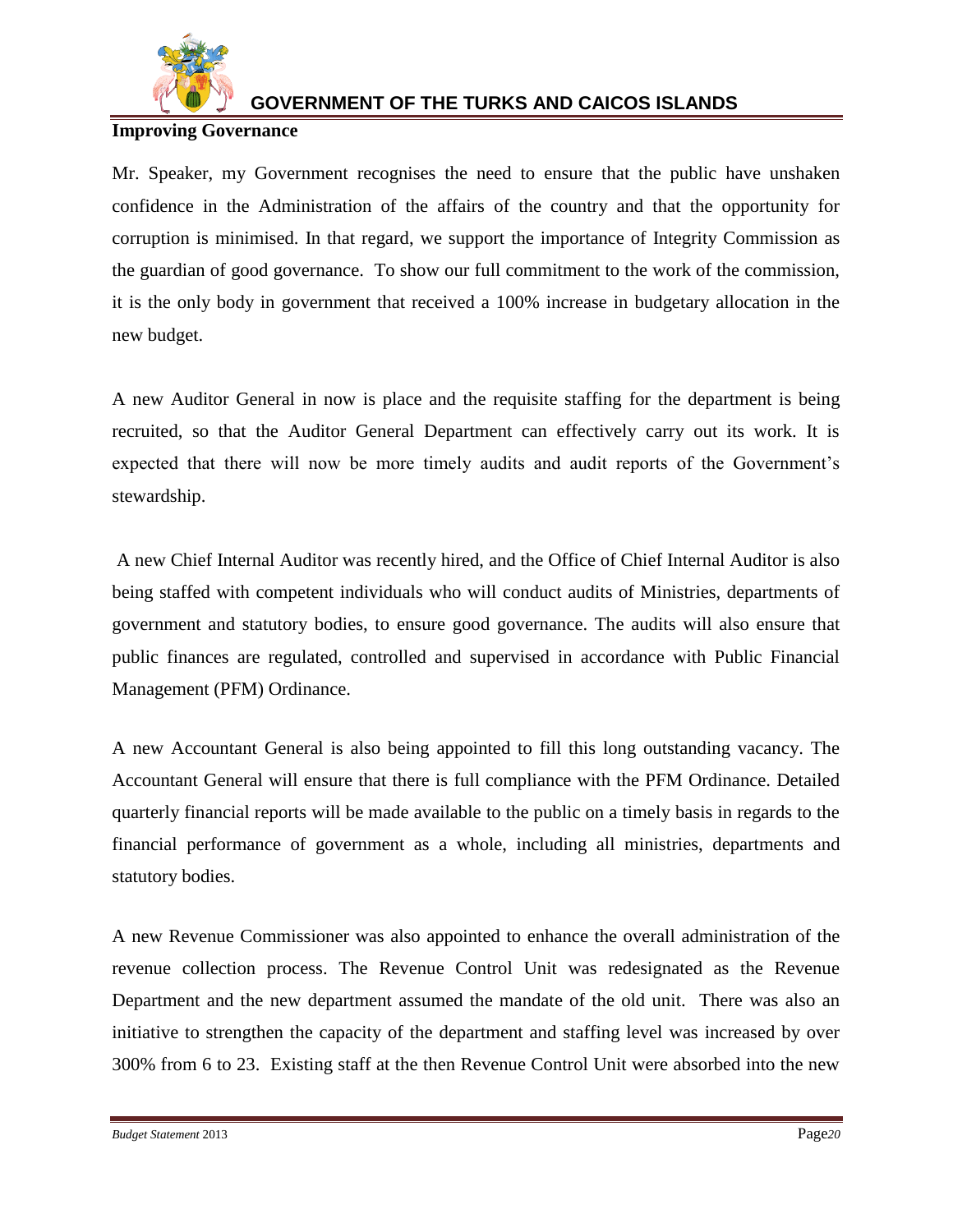

Revenue Department and additional staffing was identified through a competitive recruitment and selection process.

Mr. Speaker, a strong Revenue Management System is important to the Government's commitment to the Framework Document (FD), the Fiscal and Strategic Policy Statement (FSPS) and transfers to the Sinking Fund that will assist with the repayment of the nation's debt.

### **Public Sector Investment Management**

Mr. Speaker, the Government's public sector investment programme is managed through the Development Fund. The Development Fund was established for the purpose of receiving such moneys as may be appropriated annually from the Consolidated Fund together with other moneys received from external donors.

The Government will continue to provide funding to the critical area of the economy such as:

### **Education:**

- New block at the Ona Glinton Primary School
- New Administration Block at Helene J. Robinson High School
- Furniture and Equipment for the Helena J. Robinson High School
- Completion of Auditorium at Helena J Robinson High School
- Fencing for Clement Howell High School
- Construction of Canteen Facilities at Clement Howell High School
- **Additional Toilet Block for Clement Howell High School**
- School Bus for Marjorie Basden High School
- Refurbishment of Home Economics Department at Marjorie Basden High School
- Technical Training Amenities for TCI Community College
- Upgrade Equipment and Materials in Science labs all high schools
- Construction of a Bathroom Block a Ianthe Pratt Primary School

### **Healthcare:**

- Upgrade the Salt Cay Island Clinic
- Furniture & Equipment for Middle Caicos Clinic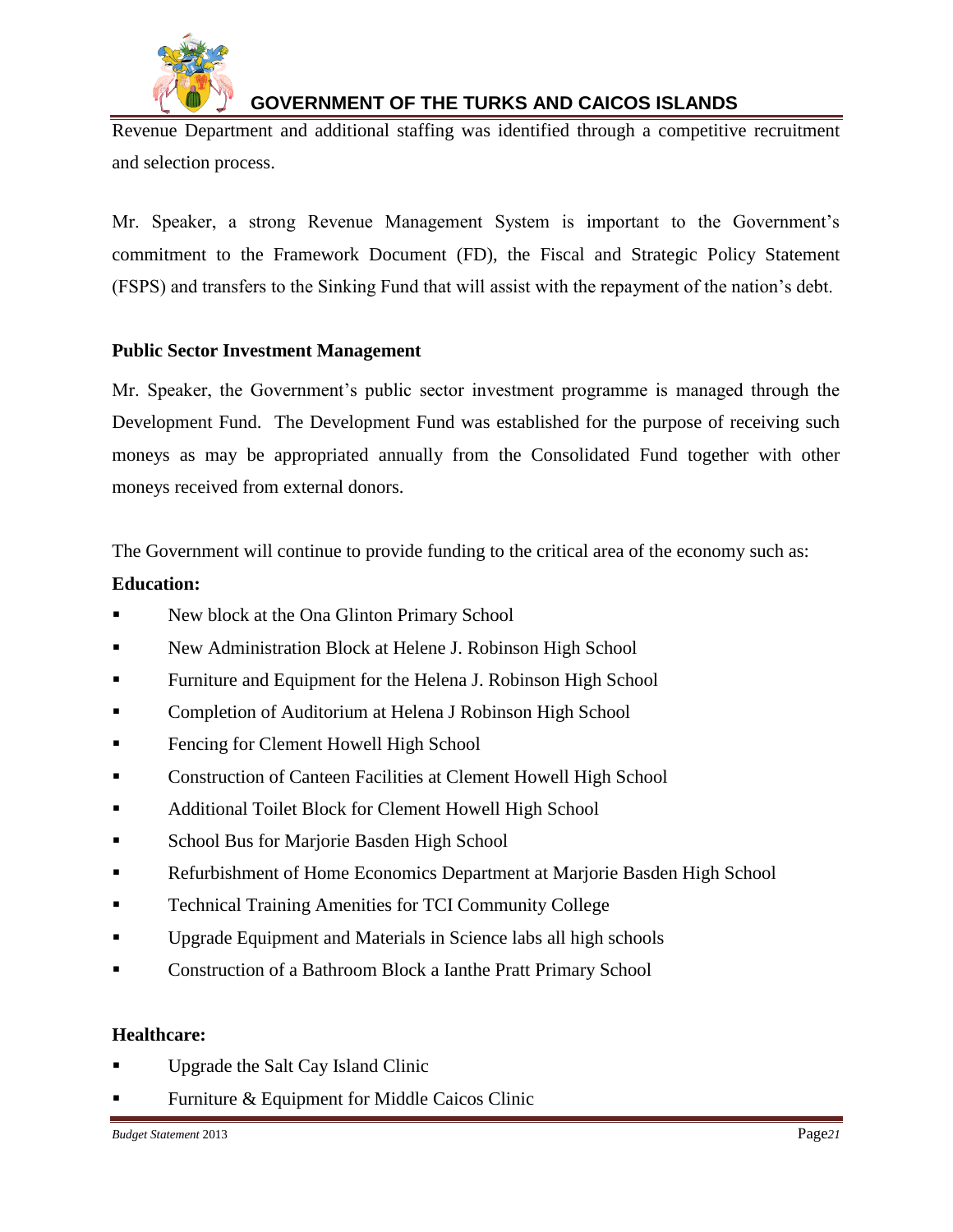

- Refurbishment and outfitting of the Public & Environmental Health Lab
- Refurbishment of and outfitting of the Wellness Centre Grand Turk
- New Ambulances for North and South Caicos

#### **Infrastructure and government property:**

- Construction of South Caicos Community and Disaster Management Command Centre
- Repairs to former Customs Office South Base
- Repairs to former Immigration Office-South Base
- Repair and refitting of the Providenciales Magistrates' Court main courtroom
- Continue repairs to Causeway Bridge
- Install Hurricane Shutters on Government Buildings
- Complete the New RO plant, to provide sustainable water supply
- Repairs to Water Catchment in GDT, XSC and Salt Cay Phase 1
- Design and Installation of one 30 gallons per day (gpd) Ro Plant Salt Cay
- Construction of Building to House New RO Plant Salt Cay
- Installation of pre-paid water meters to all customers
- **Example 3** Construction of Fish Market for West Road
- Replacement Dock for South Caicos

#### **Border Control and Security:**

- Radar System for Turks & Caicos Islands
- Construction of Remand/Detention Centre PLS
- **Border Management Information System**
- New Vehicles for Police
- New Patrol Vessels for Police
- Anti-Crime Capacity Building

#### **FISCAL AND STRATEGIC POLICY STATEMENT - FY2013/4 – FY2015/16**

#### **The FY2013/14 Budget**

*Budget Statement* 2013 Page*22*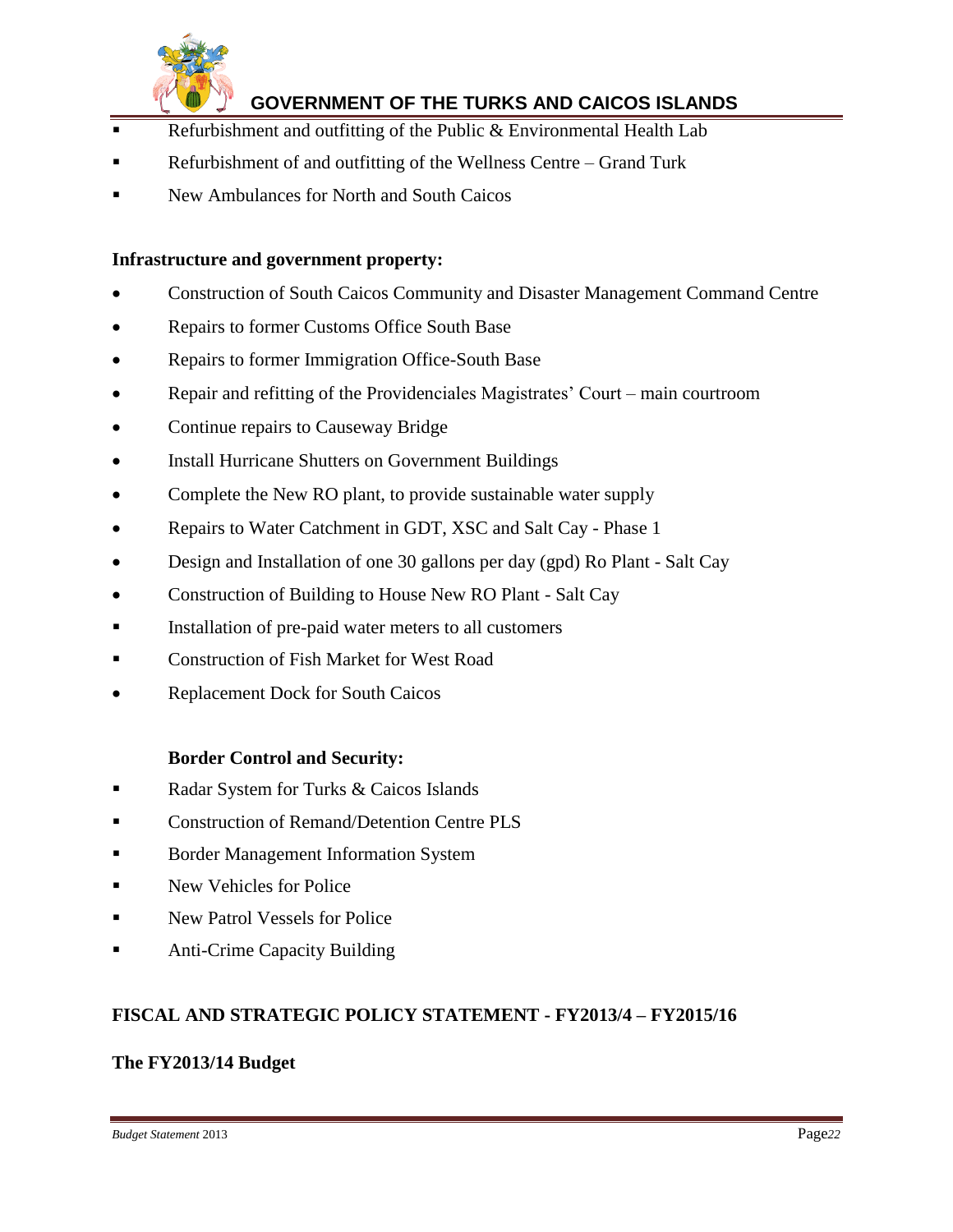

Mr. Speaker, the 2013/2014 Budget has been prepared in line with the new Public Financial Management Ordinance 2012 and includes revenue and expenditure projections for the next 3 years.

The budget for fiscal 2013-14 includes estimated revenues of \$214 million, expenditures of \$199.8m, and contributions to the Development Fund of \$16.8 million and transfers to the Sinking Funds of \$11.1 million, of which \$2.6 million was made in April.

Mr. Speaker, this year's estimates include some new revenue measures which are being implemented to enhance revenue collections and broaden the tax base. The new Revenue Department will be using all legal tools available to ensure that there is appropriate enforcement of the tax ordinances and maximum compliance by individuals and corporate entities.

### **Revenue Projections and Tax Policies for FY2013/14**

Mr. Speaker, the proposed revenue estimates for FY 2013/14 is a total of \$214.0 million, compared to total revenue of \$239.4 million for the previous year, a reduction of 10%, due mainly to a sharp expected decline in Civil Recovery and Grants.

Mr. Speaker, revenue growth rates for the existing revenue streams are assumed to average around 5% for the next three years, with the positive effects of any new revenue enhancing measures being reflected in FY 2014/15 and FY2015/16. Recurrent revenues estimates of \$189.4 million, which is \$18.1 million or 10% above last year's receipts, are expected to increase moderately from 2013/14 onwards.

The forecasted increases will be as a result of the Government's deliberate policy interventions and normal business activity. These two factors are expected to positively affect major macroeconomic indicators in the local economy during this financial year.

### **Import Duty**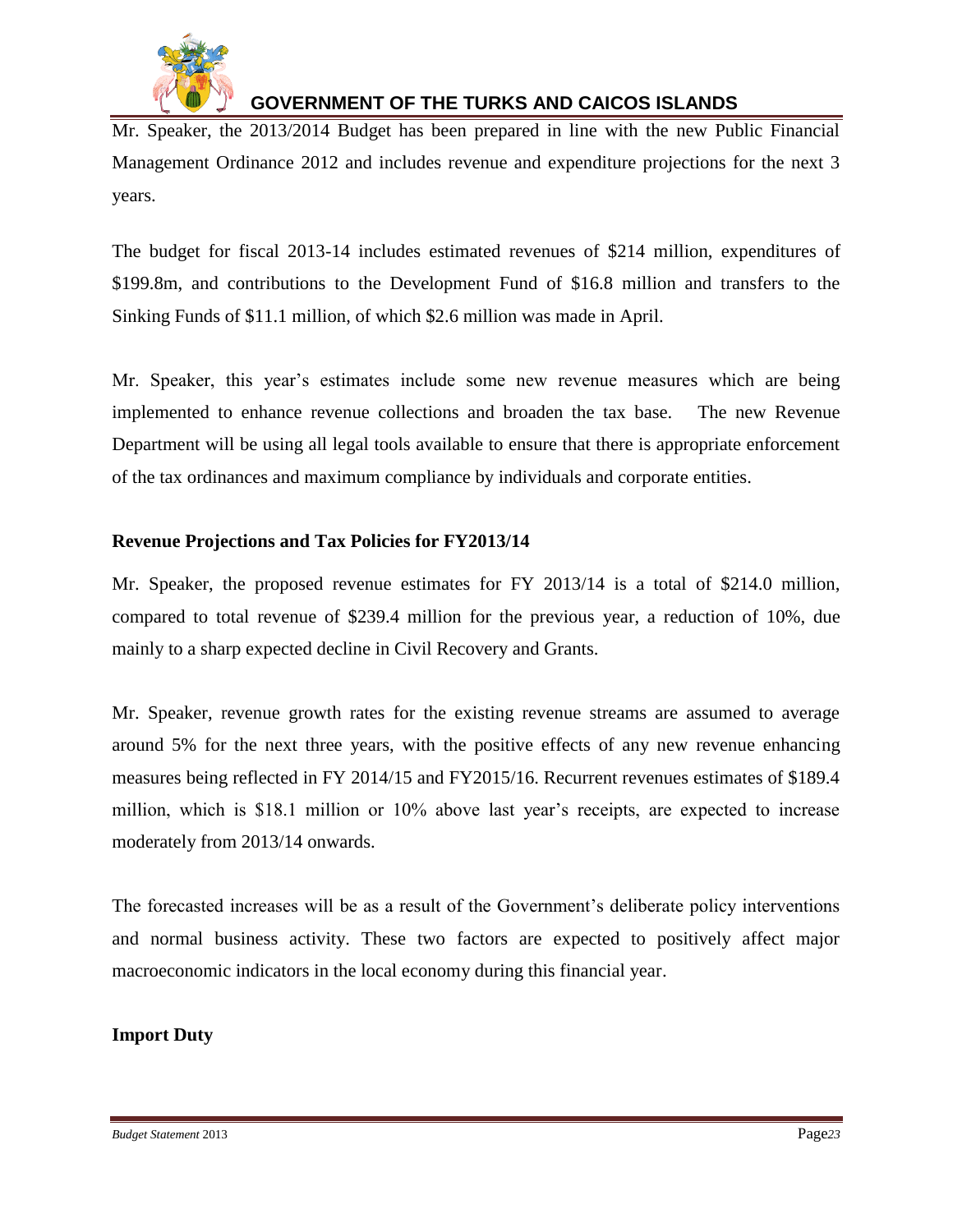

Mr. Speaker, the budget for import duties for 2013/14 is set at \$50.6 million, which is an increase of \$2.4m or about 5% over the previous year's actuals. There are no tariff increases estimates in revenue budget for 2013/14. At the end of the first quarter we collected \$13.0 million, indicating a strong rebound of economic activities.

### **Customs Processing Fees**

Mr. Speaker, the budget for Customs Processing Fees for 2013/14 is estimated as \$19.8 million, which is an increase of 5% over the previous year's outturn. These fees are paid by all importers on all imported items; therefore concessions included in some development agreements, do not apply to these this charges. At the end of the first quarter we collected \$5.1 million, an encouraging start to the new financial year.

#### **Accommodation Tax**

Mr. Speaker, the 2013/2014 Budget projects a \$2.7m (8%) increase in collections when compared with last year, which will result in the total amount of \$36.7 million. The budget anticipates a 5% increase due to economic activity and a 3% increase that is based on expected improved compliance and enforcement, by the new Revenue Department. Total receipt after the first three months of operation is \$11.4 million, which should increase gradually with the implementation of the new 1% rate increase in July 2013. Mr. Speaker, despite the challenge we face by the closure of Beaches in September and October, we will continue to work with the industry to ensure the growth and expansion of the industry. In the end, my Government anticipates a steady increase in tourist arrivals with the recent opening of Key West Village (formerly Veranda Resort and Residence), and increased promotion by stakeholder in the industry. This is supported by statement from the Caribbean Tourism Organisation (CTO).

Caribbean destinations are on pace for a strong 2013 following a 2012 season that saw a 5.4 per cent region-wide increase in tourist arrivals to 25 million overnight visitors, according to Beverly Nicholson-Doty, chairman of the Caribbean Tourism Organization (CTO) and U.S. Virgin Islands Tourism Commissioner.

*Budget Statement* 2013 Page*24*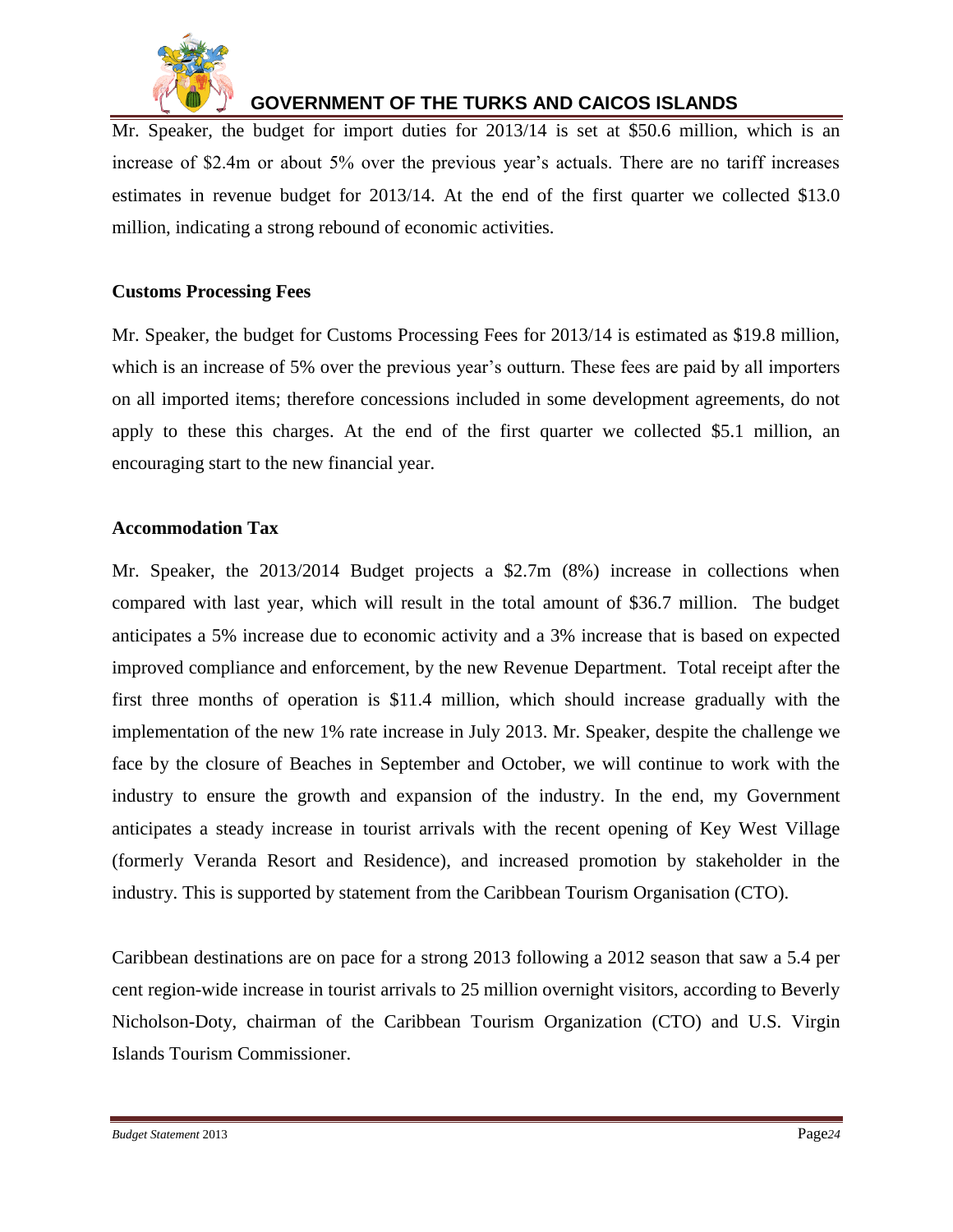

Tourist arrivals to the Caribbean from the U.S. increased 4.1 per cent in 2012 compared with 2011, "holding steady with the pre-recession levels of five years earlier," said Nicholson-Doty. U.S. arrivals increased in all of the reporting Caribbean countries, she added.

In addition, Caribbean hotels are generating stronger results, with regional properties reporting improvement in four key performance indicators for the second consecutive year. "The overall occupancy for the Caribbean increased by 7.1 per cent; average daily rate went up 4.8 per cent and total room revenues by 8.9 per cent," said Nicholson-Doty. Revenue per available room also rose by 12.4 per cent in 2012. "Should these trends continue, it certainly augurs well for 2013," she added.

Canada is the fastest growing Caribbean travel market, according to Nicholson-Doty, posting a 5.9 per cent arrivals increase in 2012, marking the country's fifth straight year of growth. In an "encouraging sign" visitor spending in CTO-member countries totalled \$27.5 billion in 2012, a 3.6 per cent increase over 2011 and the third consecutive year of growth. "This marks a return of aggregate spending by visitors to the pre-recession level," Nicholson-Doty said.

#### **Stamp Duty on Land Transactions**

Mr. Speaker, the Budget for 2013/2014 of \$15.1 million reflects a \$1.2 million or 8.5% increase over the previous year. Stamp Duty outturn is showing encouraging results with \$5.6 million already collected in the first three months of the new financial year.

### **Work Permits Fees**

Mr. Speaker, the budget for 2013/14 has been increased to \$11.6 million, reflecting an overall increase of 6% over the previous year's result. Year to date outturn for the first three month of the new financial year was an encouraging \$3.1 million.

#### **Other Recurrent Revenues**

Mr. Speaker, other recurrent revenues are forecasted to increase by an average of about 5%, in keeping with the overall revenue strategy outlined in the Government's Fiscal and Strategic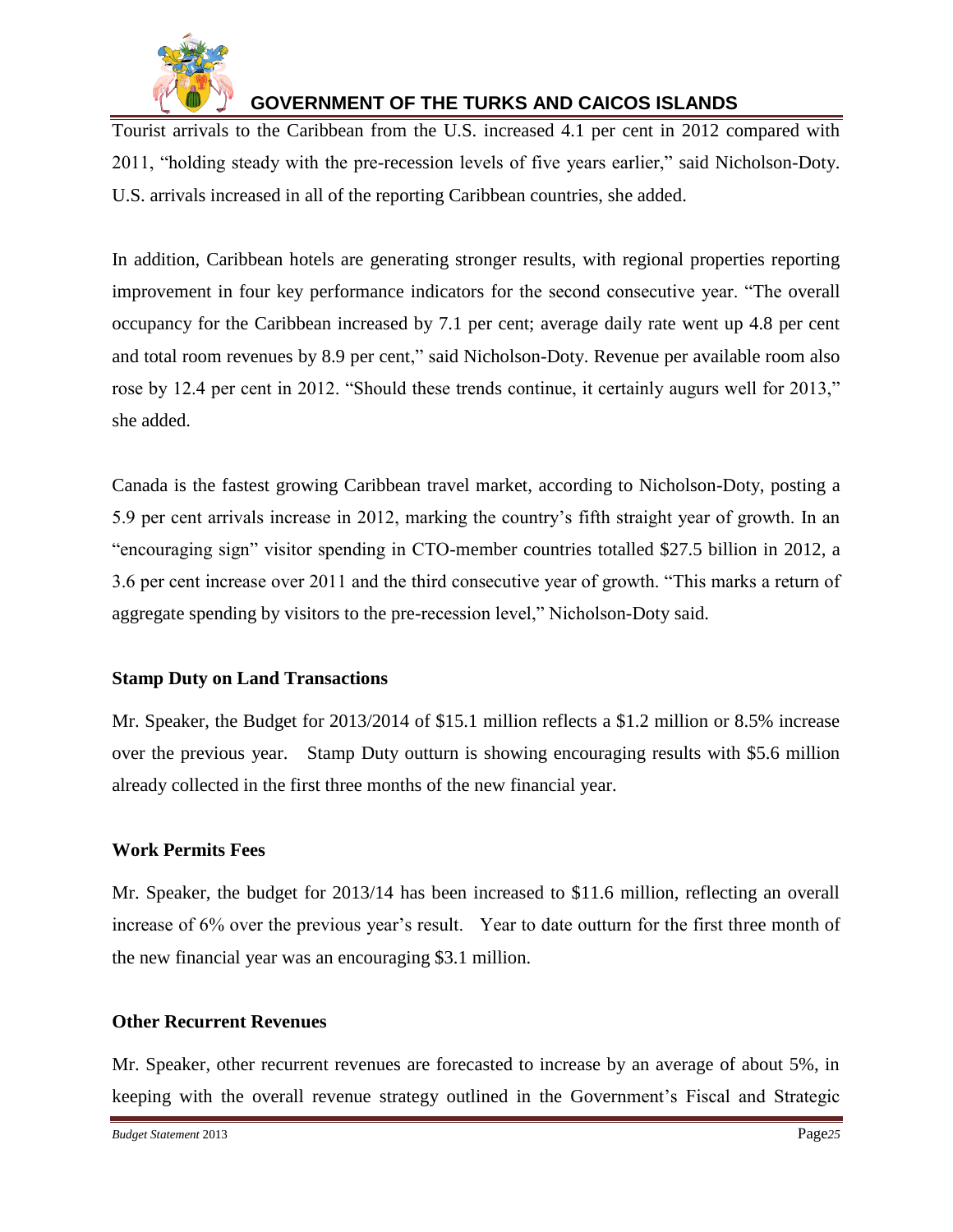

Policy Statement (FSPS), which was tabled in this house. Other recurrent revenues included in the 2013/2014 Budget are: Fuel Tax of \$7.2 million, Business Licensing Renewals of \$2.9 million, Vehicle Licences of \$3.3 million; Telecommunication Tax of \$3.3 million; Gaming Machine Tax of \$2.3 million and Bank Services Tax of \$2.0 million.

### **Non-Recurrent Revenue**

Mr. Speaker, Non-Recurrent revenue of \$19.3 million, compared to receipts of \$47.4 million in the last financial year. Non-recurrent revenue primarily includes Civil Recovery, SIPT income and receipts from Land Sales, in addition to Grant Funds from EU and others. Its sharp decline is mainly due to Civil Recovery falling from \$28.2 million in 2012/13 to \$5 million in 2013/14. The expected decline in Grant funding will also contribute to the decline in non-recurrent revenue.

#### **New Revenue Measures**

Mr. Speaker, since the people of the TCI backed this government in its decision that the VAT model proposed was not the best revenue measure for the Turks and Caicos Islands, we had to implement other revenue raising ideas to replace VAT. We reviewed and prepared revenue models for a number of suggestions from internal and external stakeholders and we are convinced that the measures adopted are the least burdensome at this time. In any event, these measures are expected to be short term.

Mr Speaker, we are proud to announce that with the help of Technical Assistance provided by the United Kingdom Government a "Blue Ribbon Committee" is being put in place to conduct a complete review of the taxation regime in the Turks and Caicos Islands and recommend a modern revenue regime that is broad based and sustainable. The Committee has been appointed, and includes representation from a broad section of the community's interests. We expect to be in a position to implement the recommendations for the financial year beginning April 1, 2014.

In the meantime, Mr. Speaker, I appeal to all stakeholders to understand and support the temporary increases in the various revenue measures leading up to the 2013/14 Budget.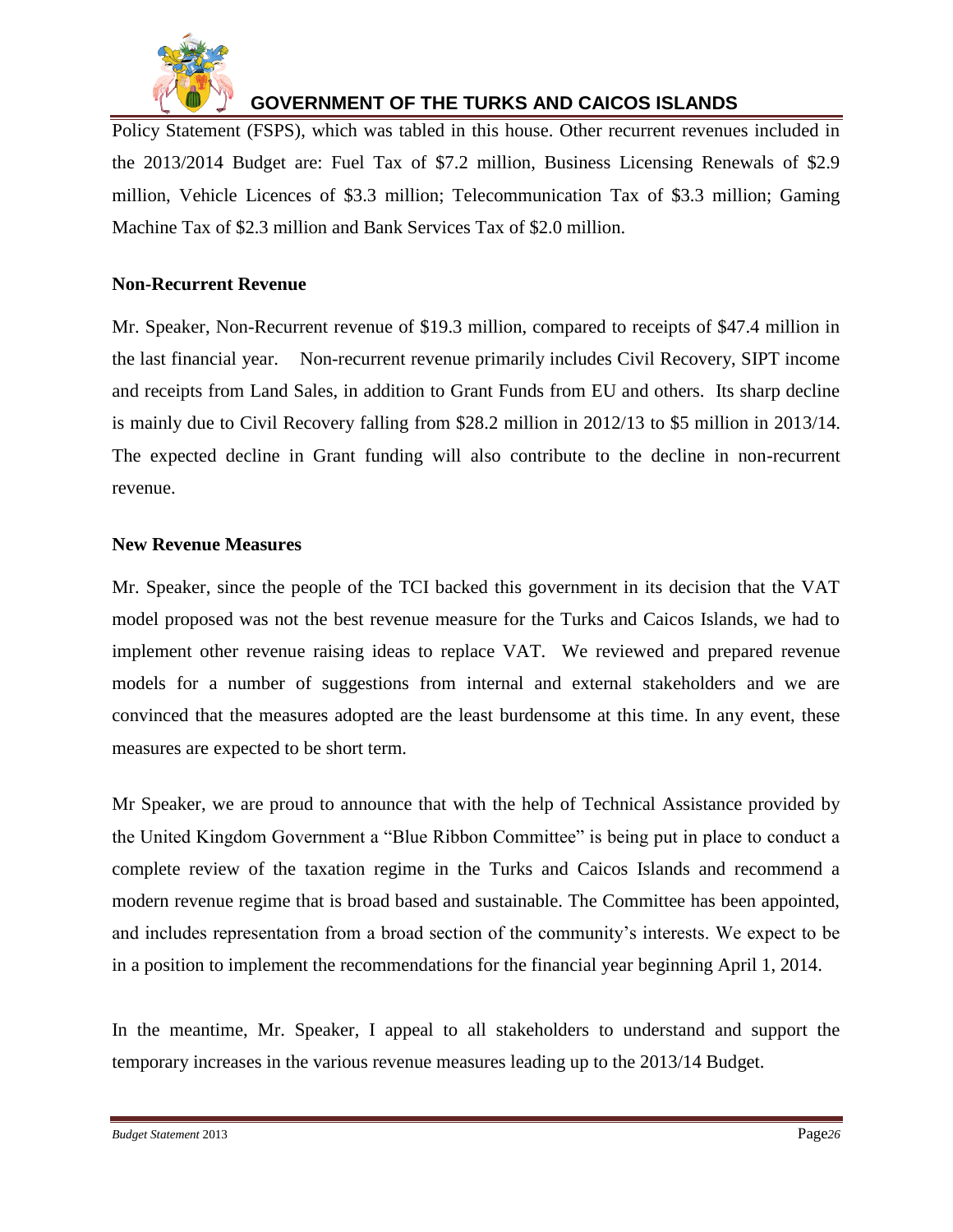

#### **Accommodation Tax - Rate Increase**

Mr. Speaker, the rate increase in the Accommodation Tax, from the current 11% to 12% became effective as of July 8, 2013. This increase is expected to result in additional revenue of about \$3.1 million per annum, based on actual collections for FY2012/13. However, to be prudent, we forecasted revenue of \$1.1 million in FY2013/14 or about 50% of the computed revenue for the nine months period beginning July, 2013.

#### **General Sales Tax**

**Mr. Speaker, the G**ST will be a single stage; broad-based tax levied on professional and other services provided in the Turks and Caicos Islands, with allowances for a schedule of exemptions, for example, health and education. The rate adopted will be 6% and the target date for implementation is October 1, 2013. The GST is forecast to collect revenue of about \$2.5 million per annum, but to be prudent we forecasted revenue of only \$0.9 million in FY2013/14 or about 70% of the calculated revenue for the six months period beginning October 1, 2013.

### **Communication Tax**

Mr. Speaker, this is an expansion of the current communication tax regime to include cable and internet services, effective as of October 1, 2013. This tax is expected to result in additional revenue of about \$2.0 million per annum, but to be prudent we included collection of \$0.8 million in FY2013/14 or about 80% of the revenue expected for the six months period beginning October 1, 2013**.**

### **Temporary Driver's License**

Mr. Speaker, the fee of \$30 for up to 90 days, effective as of October 1, 2013, will be imposed on all rentals of vehicles and motorcycles and will be charged and collected on all rental agreement contracts by the lessor to lessees holding valid driver's license issued by other countries other than TCI. The car rental companies will be required to include this fee on the rental contracts or issue the temporary license provided by the Road Safety Department. The revenue anticipated from this new measure is about \$1.1 million per annum, but again to be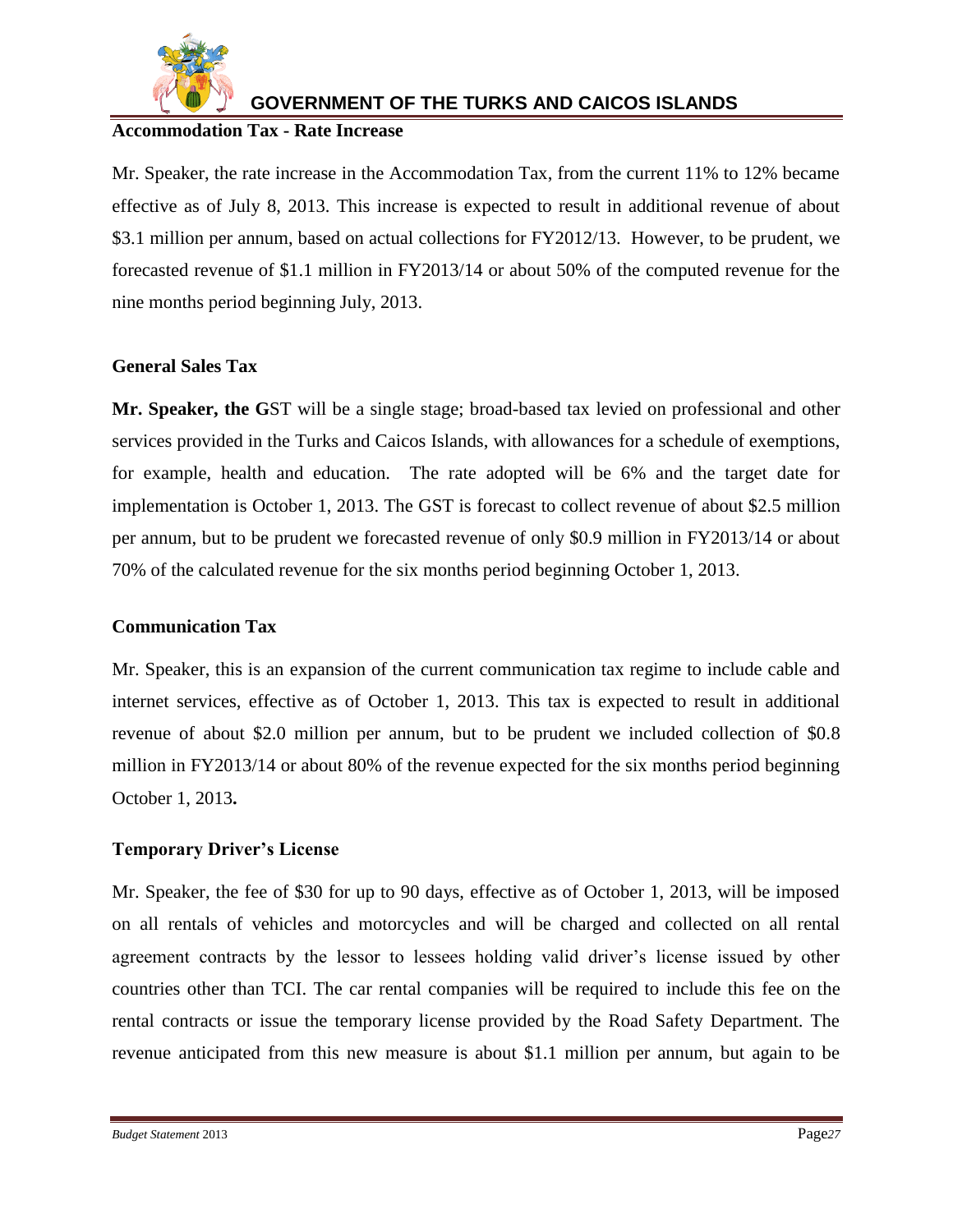

prudent we projected only about \$260 thousand for FY2013/14 or about 50% of the revenue expected for the six months period beginning October 1, 2013.

### **Freight and Insurance Tax**

Mr. Speaker, this new tax will be levied on the freight and insurance component of imports at a flat rate of 15%, effective as of July 8, 2013. The revenue expected from this new tax is about \$6.5 million per annum but to have projected about \$4.7 million for FY 2013/14.

### **Expenditure Priorities and Allocations**

The Government is taking definitive steps to control expenditure in a prudent and rational manner. Therefore the proposed expenditure estimates for FY 2013/14 is a total of \$199.8 million, compared to total expenditure of \$184.5 million, an overall increase of \$15.3 million or about 8%.

Recurrent expenditure estimates of \$165.8 million, compared to \$146.6 million, for the previous year, due largely to 10% pay reinstatement. These targets are consistent with the Government's goal to be more efficient and less costly in delivering services. The targets are also indicative of the Government's commitment to maintaining prudent financial management.

#### **Human Resources**

Mr. Speaker, personnel cost is still the largest item of expenditure for the government. The cost adjustment of 10 percent is a major contributing factor to the changes in recurrent expenditures over the budget period. In addition \$2.2 million is provided for the recruitment of additional staff in the new financial year.

The pay-and-grade in the civil service is currently being assessed but unfortunately we will not be able to implement the recommendations until there is sufficient sustainable revenue to cover the cost.

#### **Healthcare**

*Budget Statement* 2013 Page*28*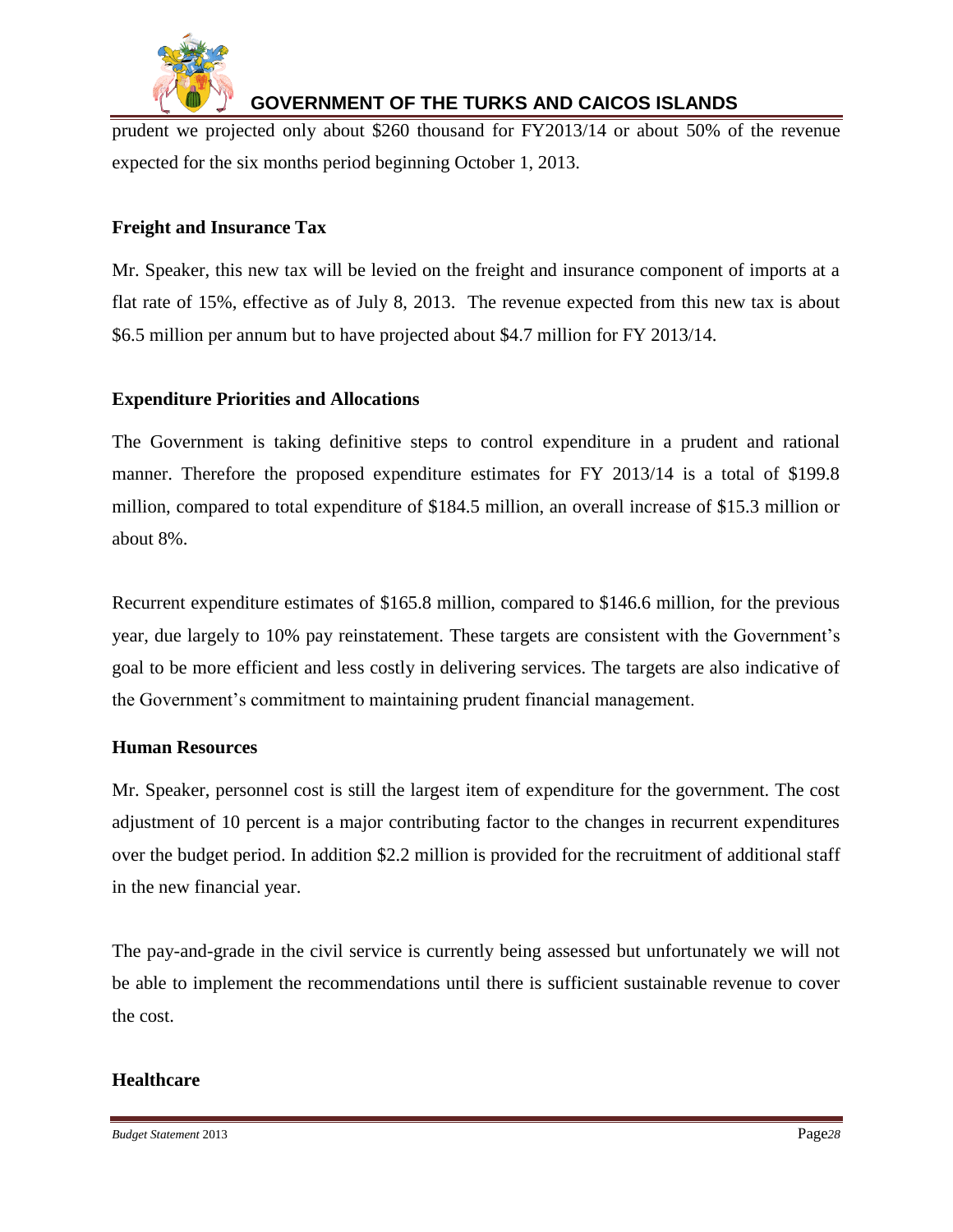

Mr. Speaker, my government will continue make healthcare a priority. We are committed to ensuring that all TCI residents have access to health care and services of the highest quality based on available resources and in keeping with the Primary Health Care approach of equity, accessibility, affordability, efficiency, coverage and impact of services provided.

Mr. Speaker, transfer to the National Health Insurance Board (NHIB), and payments for hospital charges are budgeted at \$42.2 million this year a slight reduction from \$42.5 million last year. This amount is significantly above the original of forecast of the Interim Administration but my government will be taking steps to ensure that subvention to NHIB is kept under tight control.

In order to resolve this problem Mr. Speaker, my Government intends to work closely with NHIB during the financial year to help to improve their financial position and also to help in managing all costs in the healthcare sector more effectively. One of the initiatives being pursued as a cost saving measure is the merger of the collection departments of NHIB and National Insurance Board (NIB).

#### **Education**

Mr. Speaker, my Government will continue to resource the Ministry of Education so that it can fulfil its mandate. Finance will work with the Ministry team to strengthen the management of financial and human resources among all of their departments and statutory bodies. My Government will strengthen the capacity of the Ministry of Education to respond to the educational and developmental needs of the nation's children. Scholarship program will be revised to ensure compliance with all audit recommendations and full response to national development needs.

The budgetary allocation to the ministry this year is \$25.5 million, including \$2.7 million for continuing student scholarships, \$1.7 million for the TCI Community College and \$4.7 million for capital expenditure.

#### **Border Control and Employment**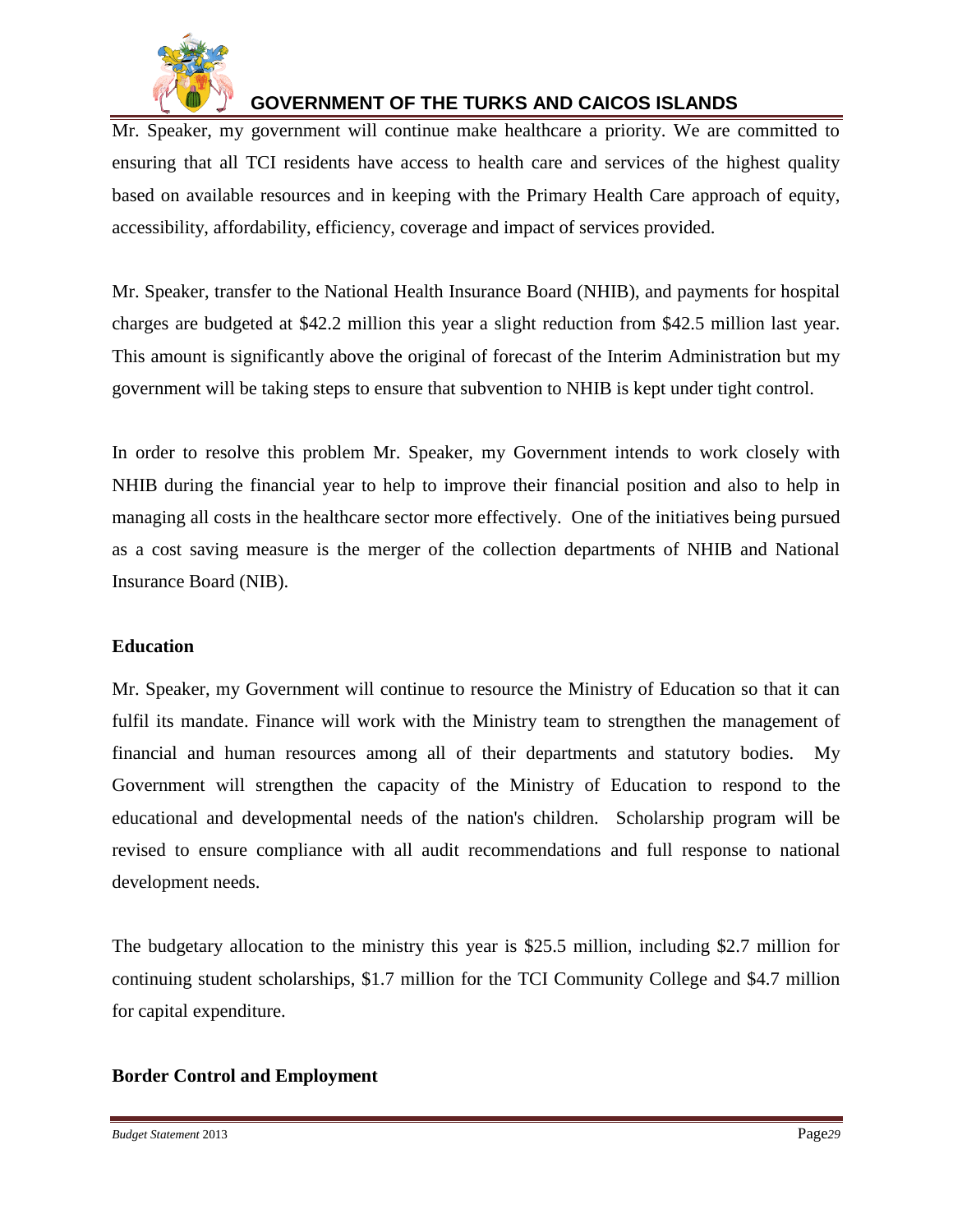

Mr. Speaker, my government is committed to the protection of our borders and full employment for the residents of this country. Even though we made great strides last year including streamlining and re-organisation of departments to achieve better synergies, clearing a huge backlog and a much improved case-working function in some areas, an active industry training agenda, acquisition of new staff members to support the work of the Employment Services Department, the commissioning of a coastal radar station and national consultations on the pathway to citizenship but we will not rest on our laurels.

The 2013-14 Budget provides for the construction of a new Immigration Detention Centre, completion of the second phase of radar monitoring cabin. It also provides for hiring new staff members, including 18 new assistant immigration officers, which will be flexibly deployed across the various units of Border Control and Enforcement to enable the department to proactively address their responsibilities under the Immigration Ordinance.

Another initiative this year Mr. Speaker, will be the introduction of new Immigration and Employment laws that will enable enforcement officers and policy implementers to better respond to modern day realities. To improve customer service delivery while simultaneously balancing the mandate to ensure compliance, reduce risks and challenge abuse, a One Stop Shop has being created that will significantly enhance the overall service delivery.

Total budget allocation for the ministry is \$6.4 million, including \$700,000 for capital expenditure.

#### **Infrastructure**

Mr Speaker, my Government is committed to providing the resources necessary to properly maintain the roads, drains, street lighting and for water undertaking throughout this country. Therefore my government will provide over \$2.5 million from the Consolidated Fund for repairs and maintenance of the country's vital infrastructure. While this amount may not be as large as we would like, it is the first step in gradually increasing the resources to adequately maintain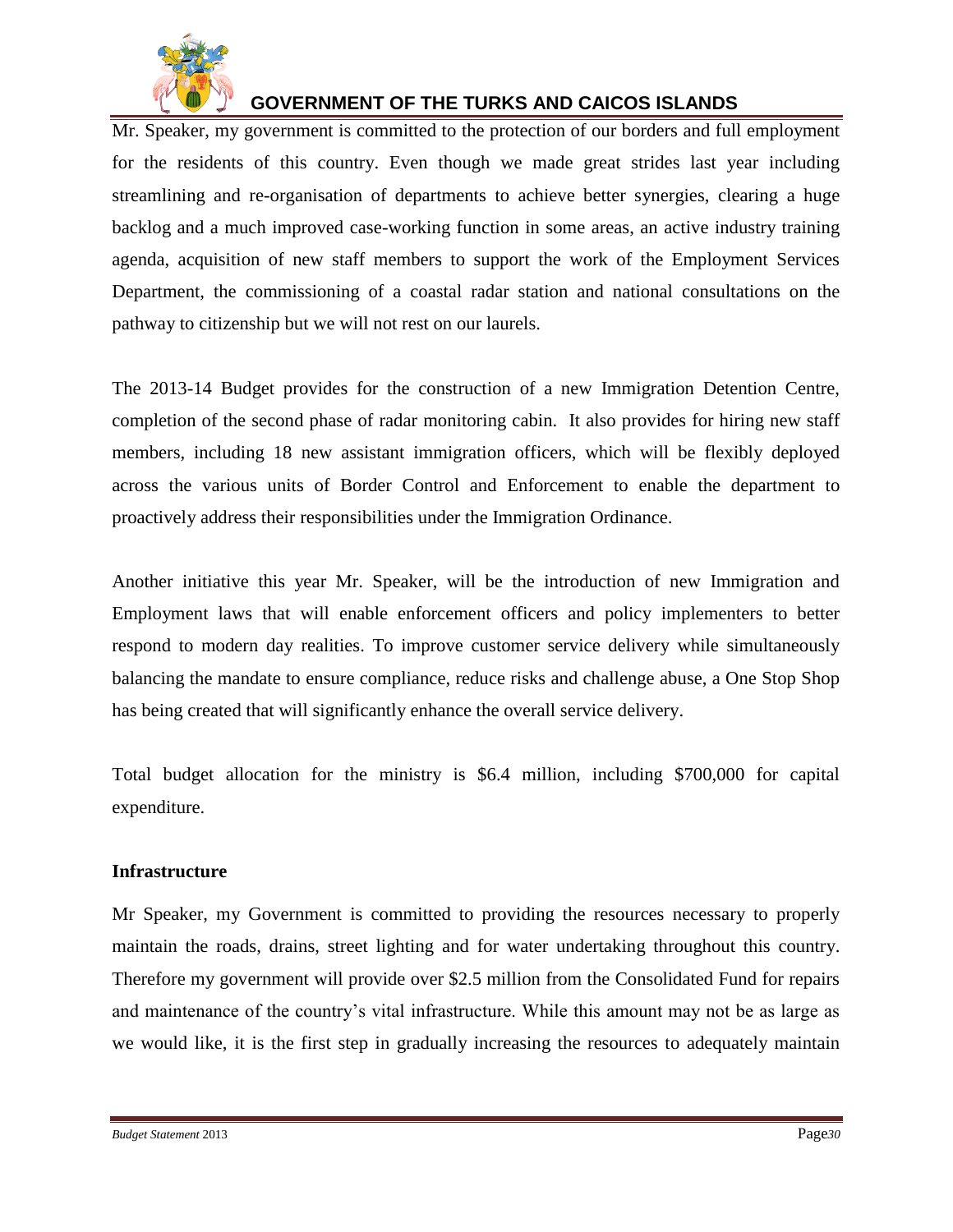

infrastructure. My Government will allocate more financial resources to infrastructure as our revenue collection improves and the effect of our cost containment measures is realized.

### **Debt Management**

Mr Speaker, at the close of fiscal 2012/13, our overall outstanding public debt stood at US \$214.9 million or about 28.8% of GDP. Mr Speaker, when we factor in the sinking fund balance of \$43 million (balance to date), the real Debt-to-GDP ratio in the TCI is about 23%.By comparison, Mr Speaker, let's a take a look at some other British Overseas Territories: Cayman Islands – 24.9%, Anguilla – 20.7% and British Virgin Islands 10.3%. Mr. Speaker, while we enjoy this low level of debt ratio in the TCI, other Caribbean countries are grappling with what the IMF refers to as unsustainable debt path for most of those countries. For instance: St. Lucia 77%, Grenada 109%, Barbados 70%, Belize 80%, Bahamas Islands 60% and St. Kitts-Nevis 139%.

Mr Speaker, due to the fiscal and strategic policies of my government, GDP growth is estimated at 3.5% for 2013. This trajectory is expected to continue in future years. What is more interesting Mr Speaker, is that when one views the current debt repayment trend; the forecasted build up in the sinking fund; and the significant reduction in the country's debt that will occur when the existing \$170 million bond is repaid in 2016; all of these factors will result in TCI's Debt-to-GDP ratio being about 14% by the end of fiscal 2016, and estimated at 7% by the end of 2018/19. My Speaker, this positive outlook should provide the people of the TCI with hope of a better tomorrow.

#### **Capital Programme**

Mr. Speaker due to current expenditure constraint, the scope for significant increases in capital expenditure will be limited, until we have repaid and refinanced the \$170 million Bond in 2016.

Total capital expenditure from all sources is forecasted at \$19.1 million, compared to actual expenditure of \$15.3 million for last year, an increase of 25%.

*Budget Statement* 2013 Page*31*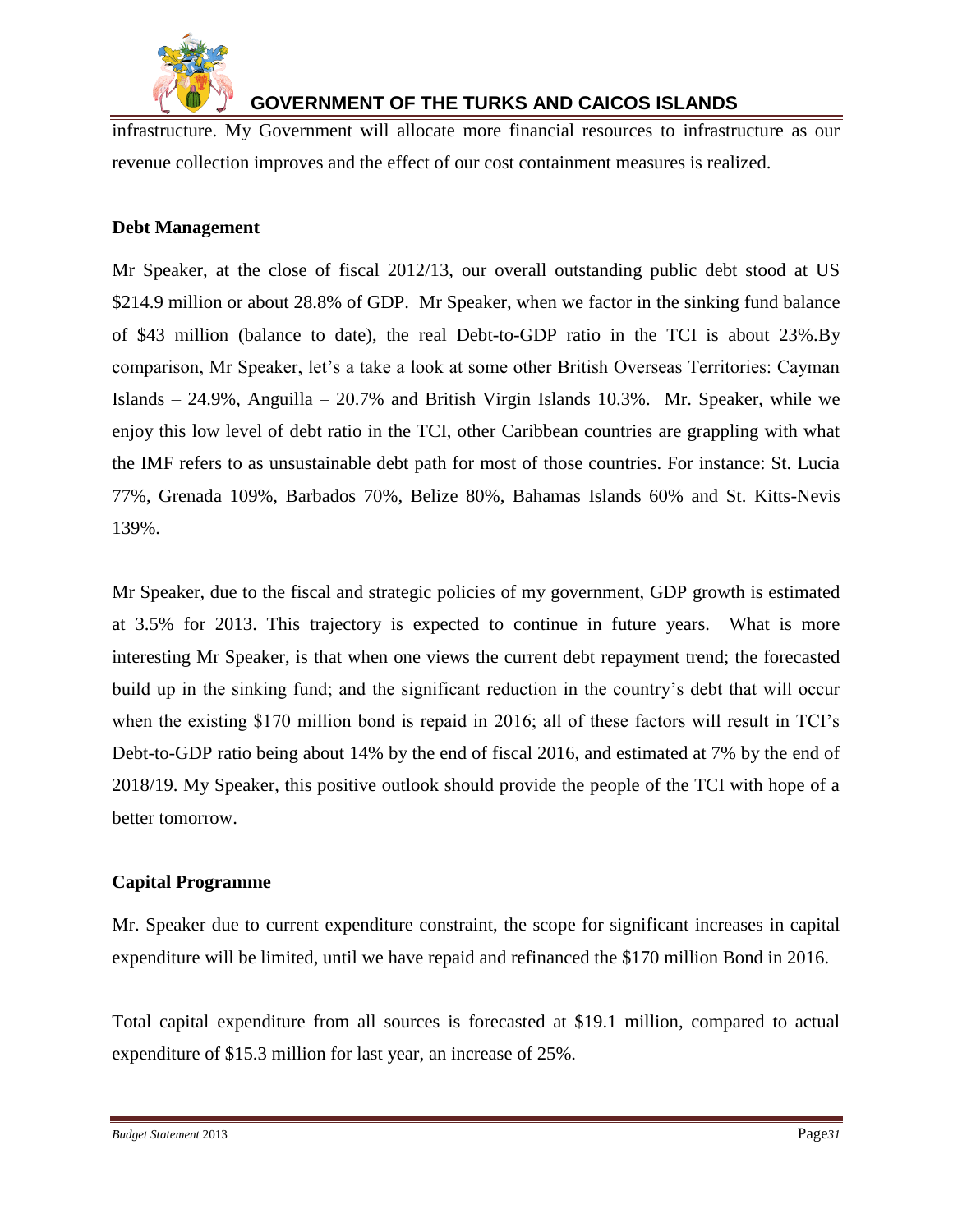

The major projects to be undertaken this year includes the follow and other mentioned earlier:

| New Block at the OnaGlinton Primary School        |                | \$2.1 million |
|---------------------------------------------------|----------------|---------------|
| Continued work on the Causeway Bridge             |                | \$1.5 million |
| Complete and furnish new block the HJRHigh School | $\blacksquare$ | \$1.2 million |
| New vehicles for the Police                       |                | \$815,000     |
| Completing of the new RO plant – Grand Turk       |                | \$668,000     |

### **CONCLUSION**

Mr. Speaker, TCIG has gone through a difficult four years. When we least expect it, life sets us a challenge to test our courage and willingness to change; at such a moment, there is no point in pretending that nothing has happened or in saying that we are not yet ready. The challenge will not wait. Life does not look back. Whatever we do, we need courage. Whatever course we decide upon, there is always those who will say we are wrong. I call for the collective will and courage of all to help us make sound public choices and policy change for progress.

Mr. Speaker, this PNP Government has made the choice — a clear choice — to keep our economy strong and invest in our future. We are determined to give every child a world class education, and to make sure no Turks and Caicos Islander is left behind. We are determined to provide first class health care for our people. We've chosen a responsible path to surpluses while supporting jobs and growth; to make our economy stronger, our people smarter and our society fairer.

Mr. Speaker, the PNP has a proud record of making visionary choices that strengthen this beautiful country. Mr. Speaker creating prosperity and spreading opportunity are the values that drive this PNP Government every single day.

Mr Speaker, the PNP has a history of facilitating private sector investment, in that regard the list of trailblazing new investments that I announced today is indicative of the confidence placed by both local and international investors in my government.

*Budget Statement* 2013 Page*32*